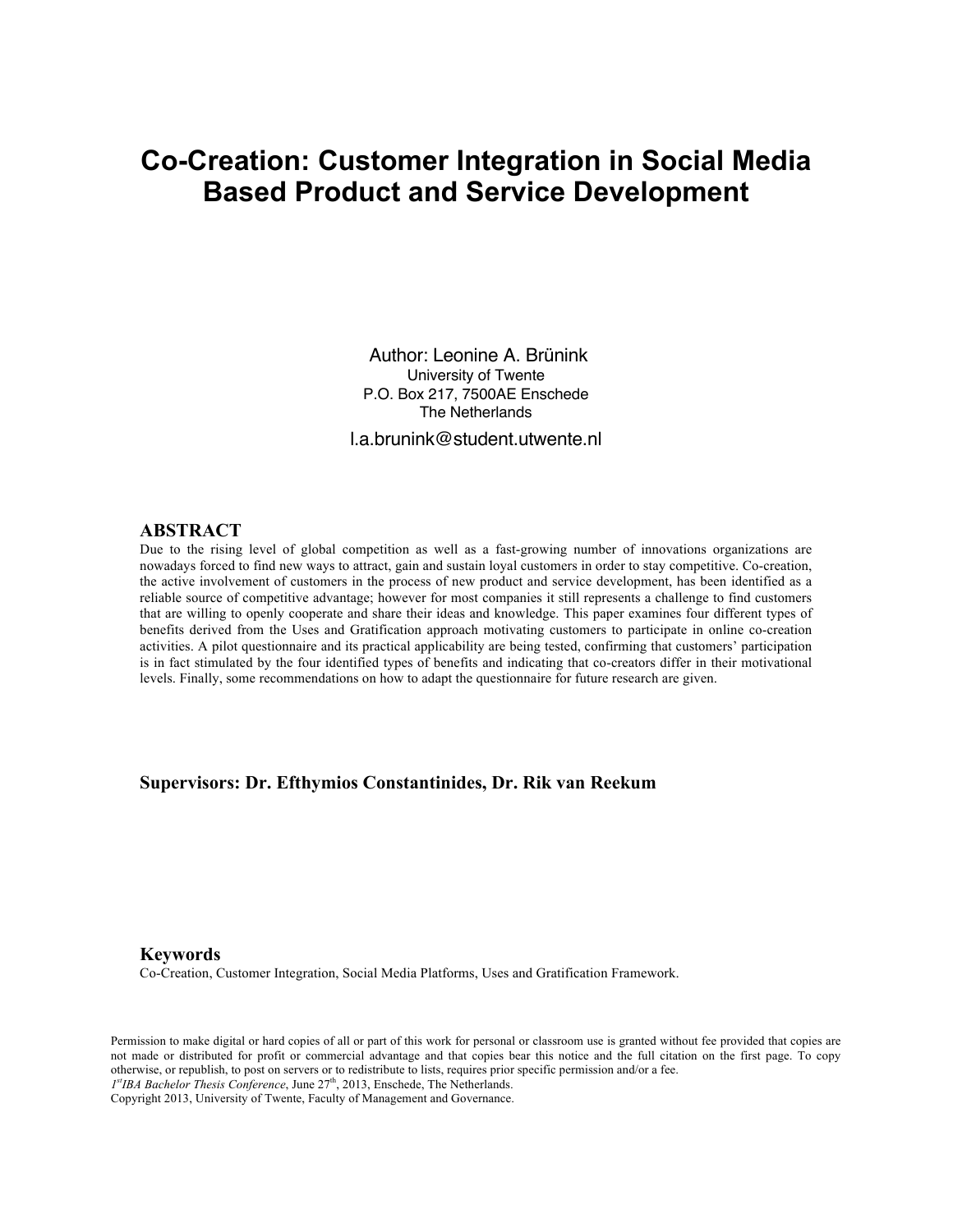## **1. INTRODUCTION**

*"Value co-creation demands a change in the dominant logic for marketing from 'selling, making and servicing' to 'listening, customizing and co-creating."*

(Payne, Storbacka, & Frow, 2007, p.89)

The introduction of Web 2.0 and different social media platforms has contributed to the development of a new era of customer empowerment enabling customers to interconnect worldwide and easily share and exchange personal, social and scientific knowledge with like-minded individuals. (Lee, Olson, & Trimi, 2012) Consequently, customers are well-informed, more conscious about their needs and have a clear conception of which products or services they are searching for. (Helms, Booij, & Spruit, 2012; Lee et al., 2012; O'Hern & Rindfleisch, 2001) By having more information and alternatives where to buy a product or service today's customers take a more active, influential role in the process of value creation forcing firms to step away from their traditional firm-centric view to a more customer-centric view in order to be competitive. (Prahalad & Ramaswamy, 2004; Sashi, 2012)

The firm-centric view regards value creation happening inside the firm, ascribing both firm and customer distinct roles as producer and consumer and focusing on "targeting and managing the 'right' customer" (Prahalad & Ramaswamy, 2004, p.6); the customer-centric view suggests firms to collaborate and exchange knowledge with their customers by actively involving them in new product development (NPD) processes in order to create value. (Sawhney, Verona, & Prandelli, 2005) Accordingly, customers can actively contribute to successful NPD by being the source of innovative ideas, providing input for new product designs and enhancements, or participating in product testing and support allowing companies to satisfy existing needs that are not met by the market yet. (Hoyer, Chandy, Dorotic, Krafft, & Singh, 2010; Nambisan, 2002; Ogawa & Piller, 2006) Nowadays, more and more companies are trying to follow the trend to adopt a customercentric view in order to create and attain value by actively integrating customers in their new product and service development processes.

According to O'Hern & Rindfleisch (2009), co-creation can be defined as "a collaborative new product development (NPD) activity in which consumers actively contribute and select various elements of a new product offering". The customer plays a central role in the process of new value creation for the company itself and all its relevant stakeholders. (Hoyer et al., 2010) The Internet, as valuable communication medium, especially facilitates co-creation due to its function as interactive platform enabling internals and externals from all over the world to interconnect and collaboratively contribute to an organization's value creation processes. (Lee, Olson, & Trimi, 2012)

An ideal example of integrating customers into their new product and service development activities delivers the American Global Coffee Company Starbucks, which established the online platform MyStarbucksIdea.com on which customer can share their product or experience ideas, participate in open discussions about provided ideas and vote for them. With the vision of "building it [the Starbucks experience] with them and they are already there" instead of "build it and they will come" the Starbucks Company found a way to keep its customers more loyal while reducing risks in new product or service launch. (Ramaswamy, 2009) Recently, a reward system for grocery purchase has been introduced labeled as

code pasted on it remunerating them with free drinks or food in Starbucks Coffeehouses. This idea has been suggested by a customer via MyStarbucksIdea.com and aims to successfully contribute to the Starbucks' Customer Loyalty Program.

A key constraint companies face in actively integrating customers in their NPD activities is that co-creation only works when qualified customers are willing to cooperate and openly share their ideas and knowledge with the company as well as honestly evaluating existing products and new ideas. (Füller, Faullant, & Matzler, 2010; Füller, 2006) Co-creation happens solely on a voluntary basis and customers are asked to spend time, knowledge and effort in enhancing the quality of existing products as well as providing valuable ideas for new products and services. Respectively, the benefits a company receives from co-creation are clear without ambiguity. From the customers' perspective the profits they gain as customers are less definitive as they hardly benefit instantly from using the product or service developed. (Füller, 2006) Whereas recent research has especially focused on the different stages of the product development process at which companies can involve customers as well as the different kinds of benefits customers perceive when participating in co-creation activities, less is known about the different motives customers actually have towards the possibility to participate in online co-creation activities. Companies specially rely on customers that are willing to contribute their ideas, thoughts and knowledge to cocreation processes so that new knowledge and value creation can occur as otherwise the concept of co-creation would fail. (Füller, Bartl, Ernst, & Mühlbacher, 2006; Nambisan, 2002) Therefore, it is necessary for companies to understand how to ensure that their customers are willing and motivated to contribute to co-creation activities online in order to effectively support companies in their value creation processes. This research gap is leading to the following research question:

#### *"What are the motivators for customers to participate in online co-creation?"*

The objective of this paper is therefore (1) to gain a general insight into customer integration in new product and service development processes and to identify customers' different motives enhancing their willingness to participate in online cocreation activities based on a profound literature review, (2) to develop a pilot questionnaire, which investigates these different motivators positively impacting customers' attitudes towards co-creation, and (3) to test the questionnaire's practicability and provide some suggestions on how the questionnaire can be improved for future studies.

## **2. THEORETICAL BACKGROUND**

Within the last years, the conventional view of value creation has increasingly been challenged. Whereas prior literature considered value creation to occur exclusively inside organizations and outside markets, recent literature emphasizes the importance of customer integration in value creation processes as efficient way to develop better products while at the same time lowering costs and risks of product/service failure. (Fuchs & Schreier, 2011; Prahalad & Ramaswamy, 2004) As especially users' needs, wishes, and preferences impact the concept and design of a product or service it is suggested to already involve customers within the prelaunch phase of a developed product/service, which consists of the following 4 stages: (1) Idea Generation, (2) Concept Development, (3) Product Design and (4) Prototyping/Testing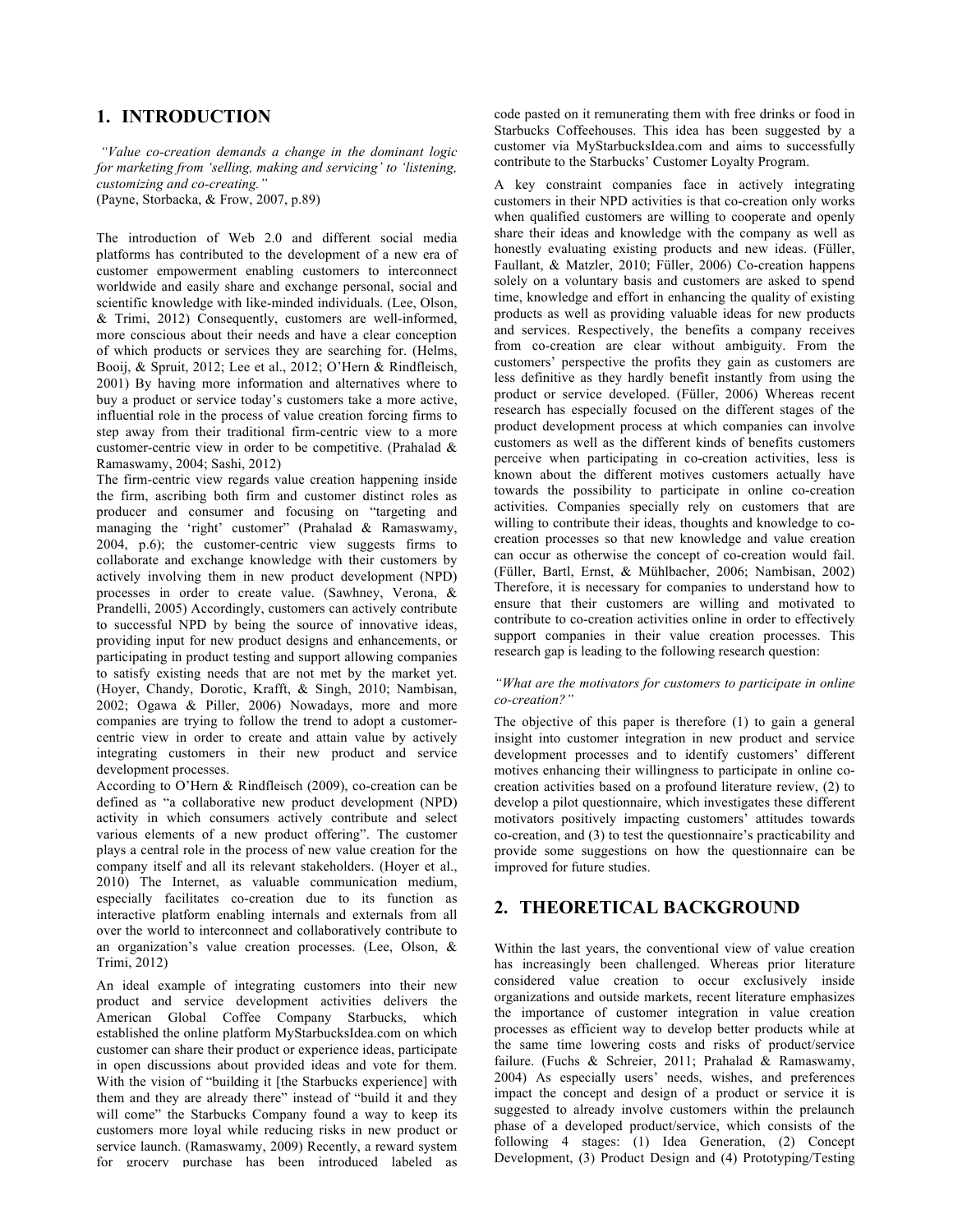collaboratively as organizations gain insight about customers' preferences and ideas based on interaction and continuous feedback given by the costumers contributes to the development and realization of products or services properly reflecting customers' needs. (Mascarenhas, Kesavan, & Bernacchi, 2004; Mulder & Stappers, 1997; Romero & Molina, 2011)

Segmentation theory adduces that markets are made up of different customer segments each reflecting certain characteristics and needs (Cossío Silva, Revilla Camacho, & Vega Vázquez, 2013). Respectively, customers might reflect different motives to participate in co-creation activities. Concerning customers' likeliness to engage in organization's co-creation activities, empirical research especially focuses on the different kinds of benefits customers derive from their involvement in co-creation activities functioning as motivators to actively participate. There are two types of benefits to be distinguished promoting customers to participate in co-creation activities, namely extrinsic and intrinsic benefits. (Füller, 2006) Whereas extrinsic benefits are focused on the outcomes the customer gains from being innovative e.g. additional bonuses or status enhancement triggering the customer to participate in cocreation activities, intrinsic benefits concentrate on the rewards the customer gets from the activity of being innovative itself stimulating him/her to participate, i.e. satisfaction perceived when generating ideas for new products or the pleasure of learning and sharing with others. Respectively, there are different kinds of motives customers might have when engaging in co-creation processes, for example curiosity about participating, dissatisfaction with existing products, intrinsic interest in co-creation, learning and knowledge-gaining, sharing own ideas or receiving monetary rewards. (Füller, 2006) With respect to the online environment the uses and gratifications (U&G) approach seems to be most helpful and relevant to explain the different motives customers present to participate in co-creation activities online. Originally, the U&G approach arose from the functionalist perspective on mass media communication in the 1940's assuming that individuals make use of traditional media channels such as the radio or television in order to fulfill certain wants and needs. (Luo, 2010; Urista, Day, & Dong, 2008) It aims to identify the different kinds of benefits customers derive from certain media usage and how these obtained benefits affect their media-usage behavior. (Nambisan & Baron, 2009) According to the U&G approach the benefits customers derive from their media usage occur on two basic dimensions, which are the cognitive and the affective dimension. Benefits on the cognitive dimension are related to the benefits customers expect to receive in exchange for their participation; benefits from the affective dimension are related to the positive and negative feelings customers generate during the online interaction with the company, which impact the customers' attitudes and feelings towards the firm. (Nambisan & Baron, 2007; Urista et al., 2008) Out of these two dimensions the following four types of benefits have been developed (1) learning benefits, which are related to the acquisition of knowledge and gaining an understanding of the environment, (2) social integrative benefits, which are to intensify consumer ties with relevant others, (3) personal integrative benefits, which are to strengthen the customers' own status and self-confidence, and (4) hedonic benefits that enhance aesthetic or pleasurable experiences. (Nambisan & Baron, 2009)(Nambisan & Baron, 2009)

Applying the U&G approach to the Internet as modern medium of communication the different kinds of benefits customers may acquire from their interactions in the online environment can be identified positively impacting customers' participation. (Luo, 2010; Nambisan & Baron, 2007; Urista et al., 2008)

components and enhance their product-knowledge by learning more about the product, its underlying technologies and the usage of the product. This delivers cognitive benefits of information acquisition and product learning to the customer. (Hoyer et al., 2010; Nambisan & Baron, 2007)

*Social Integrative Benefits.* Another form of benefit customers might perceive when participating in online co-creation activities stems from the relational and social bonds customers develop while collaboratively developing (new) products and services with other customers and/ or company staff on social media platforms. Due to the close interaction with other individuals customers may develop a sense of belongingness to the online community being involved in the process of cocreation and win some social identity, both being perceived as benefit. (Hoyer et al., 2010; Nambisan & Baron, 2007, 2009) *Personal Integrative Benefits.* Additional, self-efficacy and the pursuit of a certain kind of community status might represent a further type of benefit customers value. When participating in online co-creation processes customers might generate a higher sense of self-efficacy while contributing to a company's innovative processes resulting out of the customer's expansion of product-related knowledge and his/her broadening problemsolving ability. With the delivery of new ideas of high potential the customer might win reputation as well as gaining an expertise-related status of high influence involving enhancement in status, credibility and self-efficacy. (Nambisan & Baron, 2007, 2009)

*Hedonic Benefits.* Further, customers might perceive the activity of online co-creation as a mentally stimulating experience being interesting, exciting and entertaining, which is thus perceived as a valuable benefit by the customer. Exchanging and discussing new product or service ideas with others and finding solutions for existing problems might be especially delightful for customers and thus stimulating them to participate. (Hoyer et al., 2010; Nambisan & Baron, 2007)

# **3. RESEARCH MODEL AND HYPOTHESES**

## **3.1 Research Model**

Based on the different antecedents derived from the U&G approach a model has been developed, which considers the different motivators that stimulate customers' willingness to participate in the co-creation process of an organization (Figure 1).



**Figure 1: Model of customers' motivators contributing to a positive attitude towards co-creation.**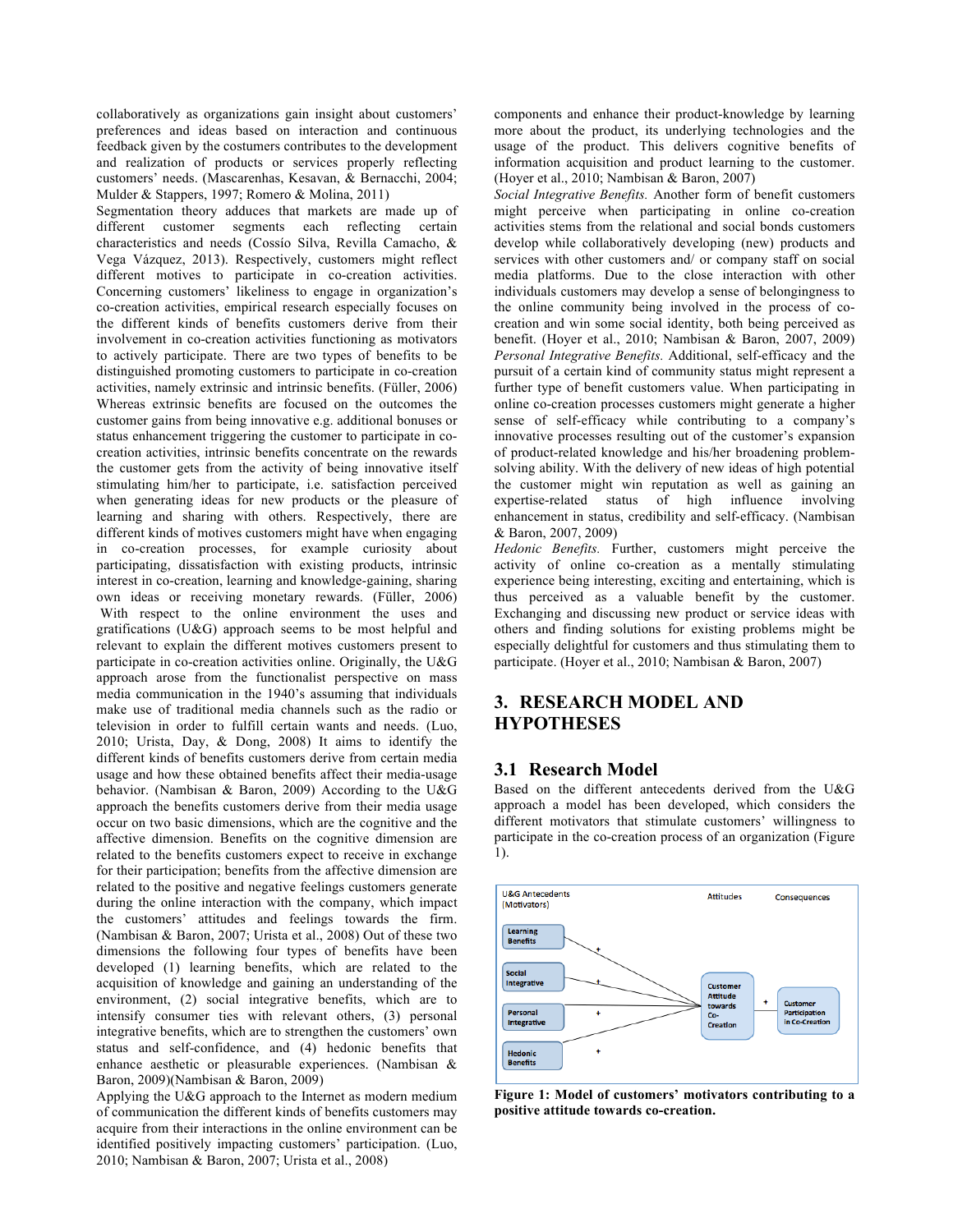This model represents the starting point for our questionnaire developed as it explains the different types of benefits customers are proposed to perceive when participating in cocreating activities.

#### **3.2 Hypotheses**

In the following, the proposed relationships will be further investigated:

It is assumed that customers are motivated to participate in cocreation processes when perceiving that this offers them the possibility to broaden their personal knowledge on the products and its functions as well as learning more about its components and application, (Hoyer et al., 2010; Nambisan & Baron, 2007) leading to the first hypothesis:

**H1:** *Learning benefits have a significant and positive effect on the customer's attitude to participate in co-creation.*

The involvement in an organization's co-creation process enables the customer to interact collaboratively with other customers and company staff, who share a common interest in the organization and its products. Thus, customers might identify with the community and feel an interconnection with the other members, regarding this as motivating benefit to participate in co-creation activities. (Hoyer et al., 2010; Nambisan & Baron, 2007, 2009) The second hypothesis can therefore be formulated as follows:

**H2:** *Social integrative benefits have a significant and positive effect on the customer's attitude to participate in co-creation.*

With the successful contribution to an organization's (new) product or service development, the customer gets the possibility to raise his reputation towards other customers and the organization itself as well as enlarging his own expertise regarding the (new) product or service offered. (Hoyer et al., 2010; Nambisan & Baron, 2007) This might trigger the customer's motivation to participate in co-creation resulting in the third hypothesis:

**H3:** *The personal integrative benefits have a significant and positive effect on the customer's attitude to participate in cocreation.*

Co-creation is a creative process, in which customers are enabled to share their ideas for new products or services as well as making suggestions for improvements. Being involved in a delightful and joyful activity might thus motivate the customer to participate in co-creation. (Hoyer et al., 2010; Nambisan & Baron, 2007) Accordingly, this leads to the final hypothesis:

**H4:** *The hedonic benefits have a significant and positive effect on the customer's attitude to participate in co-creation.*

Grounded on the four generated hypotheses stated above a concept questionnaire has been developed.

## **4. METHODOLOGY**

### **4.1 Sample and Data Collection**

To test the applicability of the established concept questionnaire (see Appendix 1) and to identify its strengths and weaknesses a pilot study has been conducted to check which valid data can be

participants are interpreting the questions as intended. (Bowden, Fox-Rushby, Nyandieka, & Wanjau, 2002) Data was collected within a period of two weeks in May 2013. The given concept questionnaire has been distributed via different (social) media platforms including Facebook, Twitter and Email to contacts of the researchers. The respondents provided a representative profile of students and young professionals from all over the world all being computer literate and comfortable with social media platforms. The sample can be described as a convenience sample.

The concept questionnaire has been divided up into the following parts:

Part (1) including demographics questions to identify general sample characteristics,

Part (2) including questions considering the reasons for making use of the internet and various social media platforms in general,

Part (3) including questions concerning co-creation activities online in order to identify the reasons of non-co-creators for not participating in innovation processes online and the motivators of co-creators for participating.

Different types of questions have been integrated into the questionnaire, namely dichotomous questions (e.g. gender), multiple-choice questions (e.g. reasons for internet usage) and constant sum questions (e.g. common medium to access internet) in part 1 and rating scale questions ( e.g. motives for participation) in part 2 and 3.

It is expected that the four types of U&G antecedents namely learning benefits (H1), social integrative benefits (H2), personal integrative benefits (H3) and hedonic benefits (H4) have a positive effect on customers' attitude to participate in cocreation.

#### **4.2 Measurements and Methods**

To operationalize all four suggested types of U&G antecedents semantic differential scale with a 5-point format have been applied ranging from "very important" to "very unimportant". Each construct has been measured by either three or four items adapted from existing scales derived from previous studies. The sequence of all items per construct was randomized to minimize the impact of order bias.

*Learning benefits* were measured based on a subscale involving three items (product-knowledge enhancement; producttechnology enhancement; making better product decisions) suggested by Franke & Shah (2003), Hertel, Niedner & Herrmann (2003) and McLure Wasko & Faraj (2000).

*Social integrative benefits* were measured on a subscale involving four different items (expand social network; status enhancement; strengthening community affiliation; enhancing personal career) derived from Kollock (1999), Hertel et al. (2003), and McLure Wasko & Faraj (2000).

*Personal integrative benefits* were measured on a subscale considering three different items (satisfaction derived from influencing product and design; satisfaction derived from influencing product usage; satisfaction derived from making product improvements) suggested by Kollock (1999) and Hertel et al. (2003).

Finally, based on a subscale considering four different items (enjoyable and relaxing time; fun and pleasure; entertainment and stimulation; enjoyment due to problem-solving and idea generation) the *hedonic benefits* were measured (Hertel et al., 2003; McLure Wasko & Faraj, 2000).

Evidence for the internal validity of the four constructs has been found based on Cronbach's alpha measuring the strengths of correlation between the constructs. The internal validity is sufficient when Cronbach's Alpha is above 0.7 (Cronbach,

 $1951$ ); for the given survey Cronbach's Alpha was  $1951$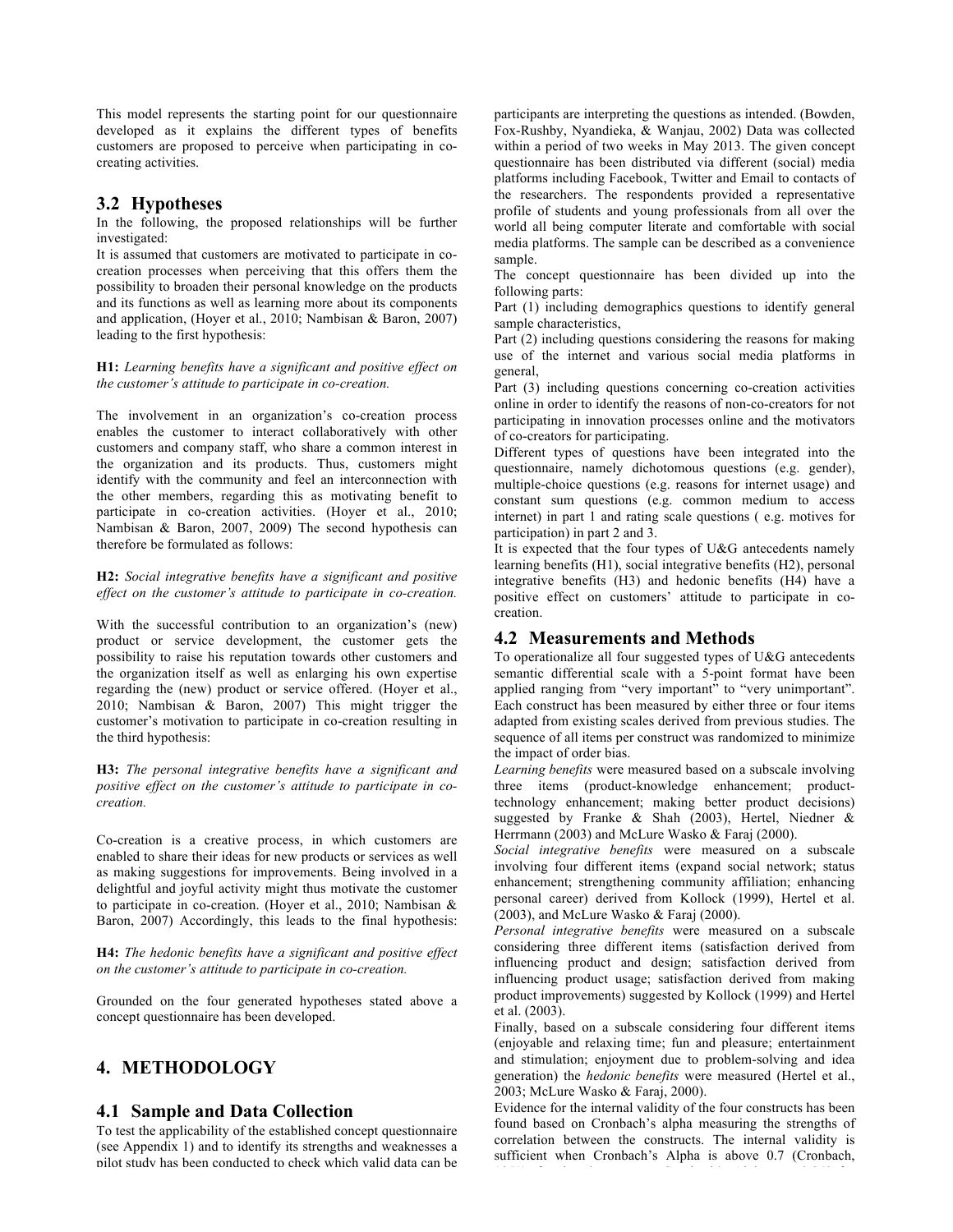personal integrative benefits and 0.914 for hedonic benefits (see Appendix 1).

### **4.3 Analysis**

A two-stage analytical procedure has been applied (Gerbing & Anderson, 1988) first conducting an exploratory factor analysis (EFA) followed by a latent segmentation analysis. Both analyses have been tested on a part of the sample only respecting co-creators (n=63) and eliminating non-innovators  $(n=77)$ .

The exploratory factor analysis (EFA) has been performed in order to identify the number of latent factors, thus the estimates factors, which influence responses on observed variables, with the aim to summarize underlying correlational structures for a data set. (Gorsuch, 1997) Accordingly, the number of factors of the data set, e.g. the motives of participation in online cocreation activities, has been identified as well as each factor's underlying set of variables. The validity of the model derived from the exploratory factor analysis has been estimated based on Kayser-Meyer Olkin (KMO) statistics and Barlett statistics; the model's reliability has been indicated testing Cronbach's alpha. The consistency of the factor structure has been examined by analyzing the factor loading of EFA (factor loading  $> 0.5$ ).

In a second step , with respect to the segmentation theory, a latent segmentation analysis has been conducted to identify subgroups (or segments) based on the multivariate categorical data creating patterns of associations in the motives for online co-creation participation. (Cossío Silva et al., 2013; Vermunt & Magidson, 2002) For this, Latent Gold 4.5 statistical software has been used.

First, the optimum number of segments was selected based on a model using estimates from one (no heterogeneity existing) up to eight (heterogeneity existing in eight segments). Based on the Bayesian Information Criterion (BIC) the model with the best fit out of the different competing models provided by the latent segmentation analysis has been selected.

In order to estimate the statistical significance within each group of estimated parameters, Wald Statistic has been used in order to assess the influence of the estimated parameters on each of the two identified groups.

Further, the p-value for each indicator has been obtained to confirm that each indicator between the two identified groups discriminates in a significant way.

Additionally, some descriptive data has been collected by establishing frequency tables in order to describe the main characteristics of the sample (see Appendix 2).

## **4.4 Results**

The purpose of this study was to identify which valid data can be derived from the pilot questionnaire to test its practical applicability. Four independent variables have been examined to explain customers' positive attitudes towards participation in co-creation activities online, namely learning benefits, social integrative benefits, personal integrative benefits and hedonic benefits.

A total of 239 respondents participated, from which 43% males and 57% females, most of the being in the age of 20-25 years (> 20 years =  $8.3\%$ ; 25 years < = 19.2%). The sample studied enclosed 226 Europeans and 13 Non-Europeans, the main part of them representing students (86.62%), the rest of them being

| Gender                                             |       |     |
|----------------------------------------------------|-------|-----|
| Male                                               | 42.7% | 102 |
| Female                                             | 57.3% | 167 |
| Age                                                |       |     |
| $<$ 20 years                                       | 8.4%  | 20  |
| $20-25$ years                                      | 72.4% | 173 |
| $>$ 25 years                                       | 19.2% | 46  |
| Nationality                                        |       |     |
| European                                           | 94.5% | 226 |
| Non-European                                       | 5.5%  | 13  |
| Education                                          |       |     |
| Student                                            | 87.6% | 207 |
| Professional                                       | 13.4% | 32  |
| Social Media Account<br>Daily Used                 |       |     |
| Facebook                                           | 96.2% | 230 |
| YouTube, Vimeo                                     | 29.7% | 71  |
| Twitter                                            | 17.6% | 42  |
| Instagram                                          | 11.7% | 28  |
| Reasons for Social Media<br>Participation          |       |     |
| Interconnectivity with<br>family and friends       | 93.7% | 224 |
| Entertainment                                      | 74.1% | 177 |
| Get informed about news                            | 65.3% | 156 |
| Work                                               | 33.1% | 79  |
| Seeking help                                       | 25.9% | 62  |
| Making better buying<br>decisions                  | 24.3% | 58  |
| Update online status                               | 14.6% | 35  |
| Writing a blog/ tweet/<br>article                  | 13.4% | 32  |
| Share product<br>experiences/complaints            | 7.5%  | 18  |
| Participation in Co-<br><b>Creation Activities</b> |       |     |
| Yes                                                | 28.5% | 68  |
| $n=239$                                            |       |     |

**Table 1: Sample Demographics**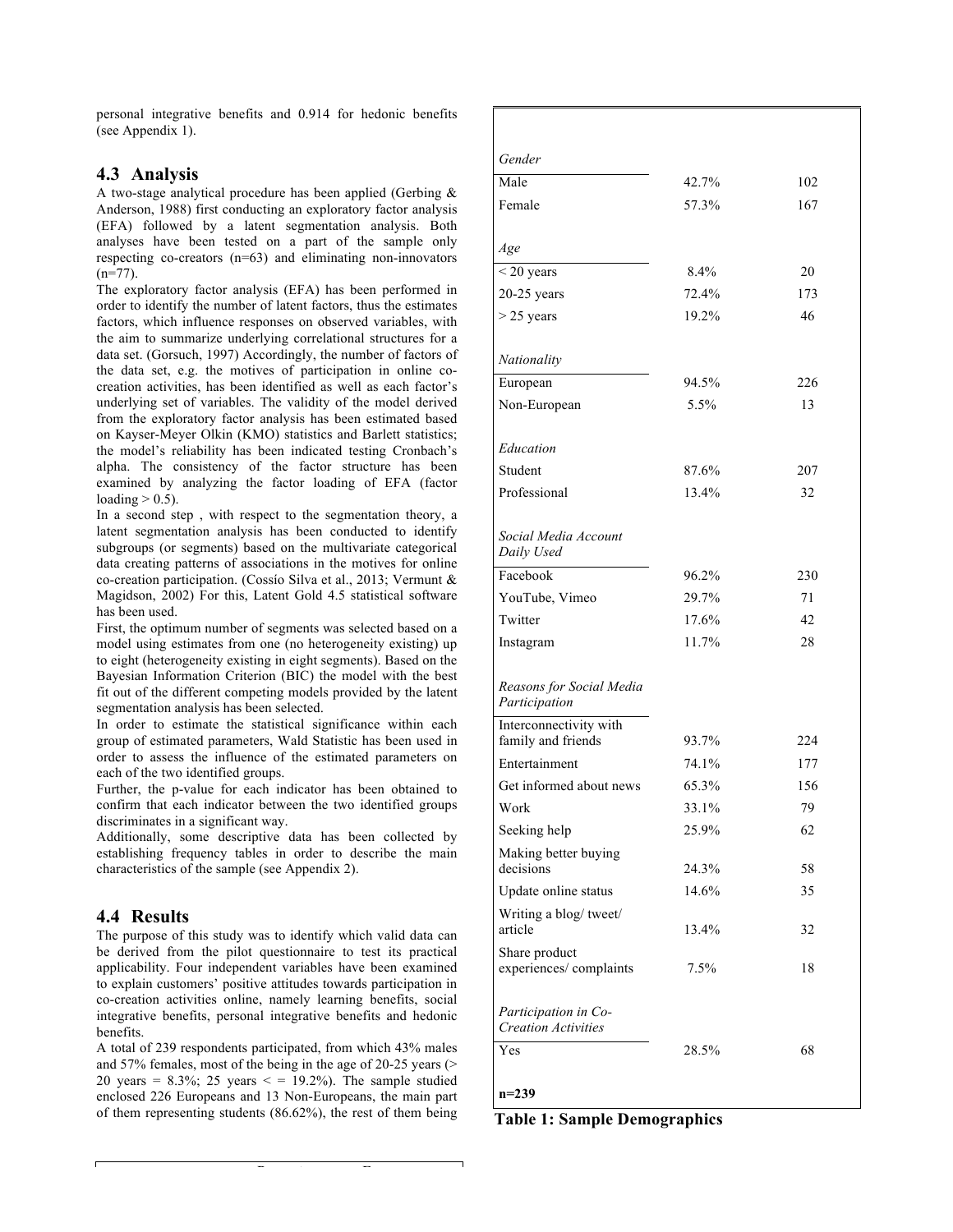young professionals (13.38%). Out of all participants about one quarter (28.45%) has already actively been contributing to cocreation activities in the online environment (Table 1).

#### *4.4.1 Exploratory Factorial Analysis*

The first aim of our research was to study the existence of similarities of motives between what is suggested by literature and how it is in reality. From the results of the EFA it could be observed that KMO is meritorious, i.e. higher than 0.8 (Mitrea, Nedevschi, Lupsor, Socaciu, & Badea, 2009) and Bartlett's test was highly significant (0.000). This shows the validity of the factorial analysis model. (Bartlett, 1954; Kaiser, 1970) Four factors resulted from the exploratory factorial analysis conducted, which have been validated through Cronbach's Alpha all being higher than 0.7 (see Appendix 1):

#### **Factor 1:** *Personal Integrative Benefits*

(Satisfaction derived from influencing product and design; satisfaction derived from influencing product usage; satisfaction derived from making product improvements)

**Factor 2:** *Hedonic Benefits* 

(Enjoyable and relaxing time; fun and pleasure; entertainment and stimulation; enjoyment due to problem-solving and idea generation)

**Factor 3:** *Social Integrative Benefits*

(Expand social network; status enhancement; strengthening community affiliation; enhancing personal career)

**Factor 4:** *Learning Benefits*

(Product-knowledge enhancement; product-technology enhancement; making better product decisions)

Further, the consistency of all factor structures is validated as the variables have a factor loading of >0.5 to the corresponding factor they are related to. (Hair, Anderson, Tatham, & Black, 1999) Based on the results of the Exploratory Factorial Analysis indicating that all four factors positively impact customers' participation in co-creation activities the four hypotheses stated in section 3.2 could all be accepted.

#### *4.4.2 Latent Segmentation Analysis*

By conducting a latent segmentation analysis a segmentation of co-creators could be conducted resulting from cases with same latent variables being homogeneous on certain criteria. To refine the resulting segments, different descriptive variables (gender, age, nationality, use of social networking sites) have been incorporated in the analysis as well (see Appendix 3). Based on the factors resulted from the EPA and the descriptive variables, eight models of grouping have been obtained, which fulfill maximum internal coherence and maximum internal differentiation (see Appendix 4). The proposed models estimated from one (= no heterogeneity existing) to eight (=heterogeneity existing in eight segments). Comparing the different models, the BIC has considered the second model (or cluster) to be the most likely to be true  $(LL=-117.3402; BIC=$ 715.8593). In this case thus two different groups of co-creators (highly-motivated and less-motivated co-creators) were identified. The statistical values in Appendix  $(E_s=1; R^2=1)$ confirm the good fit of the model chosen.

The Wald statistic was used to evaluate the statistical significance within a group of estimated parameters (see Table 2). For all factors a significant p-value associated with the Wald statistics was obtained, confirming that each factor discriminates between the clusters in a significant way. (Vermunt and Magidson, 2005).

The following two profiles of co-creators have been derived from the latent segmentation analysis (Table 2):

|                                                            | <b>Highly</b><br>motivated<br>co-creators                                      | Less<br>motivated<br>co-creators | Wald    | $p-$<br>value | $\mathbf{R}^2$ |
|------------------------------------------------------------|--------------------------------------------------------------------------------|----------------------------------|---------|---------------|----------------|
| Cluster Size                                               | 50.00%                                                                         | 50.00%                           |         |               |                |
| <b>Indicators</b>                                          |                                                                                |                                  |         |               |                |
| F <sub>1</sub> -Personal<br>Integrative<br><b>Benefits</b> | 2.6676                                                                         | 2.4884                           | 14.5703 | .00014        | .0192          |
| Hedonic<br>$F2-$<br><b>Benefits</b>                        | 3.6382                                                                         | 3.0410                           | 9.3799  | .0022         | .1011          |
| Social<br>F3-<br>Integrative<br><b>Benefits</b>            | 2.7959                                                                         | 2.2538                           | 4.1007  | .043          | .0758          |
| F4- Learning<br>Benefits                                   | 3.8029                                                                         | 2.5626                           | 19.3978 | $1.1e-5$      | .2795          |
|                                                            | In <b>bold</b> is marked the higher weight obtained by each factor per cluster |                                  |         |               |                |

#### **Table 2: Profile of co-creators**

#### **Profile 1:** *Highly-motivated co-creators*

The "highly-motivated co-creators" segment shows high means in Factor 2- *Hedonic Benefits* (3.6382) and Factor 4- *Learning Benefits* (3.8030) and relevant means in Factor 1- *Personal Integrative* Benefits (2.6676) and Factor 3- *Social Integration Benefits* (2.7959). A huge part of people in this segment are 25 years or older and especially Dutch participants (40%) are predominant in this segment. With respect to the social media channels used by motivated co-creators, Facebook is primarily used (92%) on a daily basis, followed by LinkedIn (24%). Accounts on Twitter (36%), YouTube or Vimeo (36%), Social Bookmarking Sites (32%) and Instagram (12%) are present, but seldom used.

#### **Profile 2:** *Less-motivated co-creators*

In comparison to the motivated co-creators, less-motivated cocreators indicate a lower mean in all the four factors analyzed impacting their motivation to participate in co-creation activities, which distinguished them from the motivated innovators (Table 2). The segment is prevailed by individuals most of them being 20-25 years old (76%) and mainly represented by female co-creators (80%). Representatives are from all over the world, but Germans representing the biggest part (48%).

Nearly all less-motivated co-creators have a Facebook account (96%), which they make use of on a daily basis. Twitter is generally known (48%), although no accounts are made up. 32% of the group have an Instagram account and 48% of the group have a YouTube or Vimeo account, which they use regularly. LinkedIn and Social Bookmarking Sites are known, but not actively used.

# **5. CONCLUSION, DISCUSSION AND DIRECTIONS FOR FUTURE RESEARCH**

## **5.1 Conclusion**

This paper aims to highlight the importance of co-creation for organizations to support them in their value-creation processes well as to test a pilot questionnaire investigating different motivators positively affecting customers to participate in online co-creation activities. It contributes to the existing literature on customer involvement in organization's value-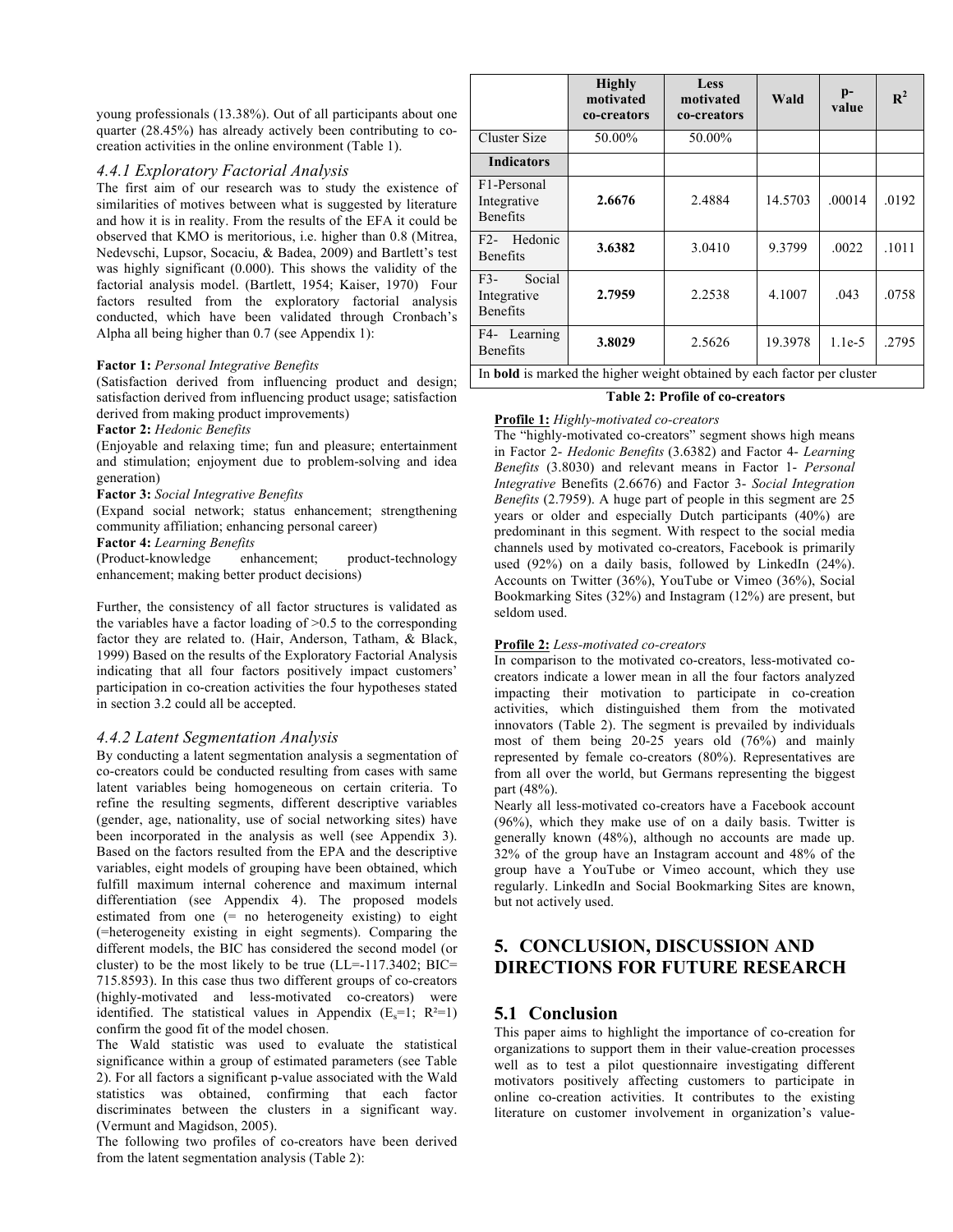creation processes in two ways: (1) by identifying the different benefits customers derive from their participation in new product and service development processes in order to co-create value and (2) by making valuable suggestions on how a questionnaire studying customers' different motives to participate in co-creation activities online should be constructed in order to support future studies.

The Internet as advanced information and communication medium has led to an increased level of customer empowerment making today's customers more knowing, better-informed and aware of their wishes and needs. This development forces organizations to shift their process of value creation from a firm-centric to a customer-centric view closely integrating customers into the value creation processes to co-produce value. Building collaborative network environments with their customers thus enables organizations to improve their competences to perfectly meet their customers' needs and to stay competitive. Customer involvement is possible at every stage of the NPD process, offering customers the possibility to contribute to value-creation in several ways from generating a new product/service idea to prototype development and testing. Nevertheless, customers first need to be motivated to participate in co-creation activities. Literature findings suggest that customers' motivation to participate in co-creation is mainly derived from four types of benefits. The results of the tested pilot questionnaire confirmed that these four types of benefits in fact motivate customers to participate in online co-creation activities. Moreover, our research indicated slight differences in motivational levels, yielding to two different profiles of cocreators, namely highly motivated co-creators and lessmotivated co-creators. This leads to the presumption that there might be additional motivators not being covered by our questionnaire impacting motivation as well.

Our findings are consistent with previous work of Nambisan and Baron (2009) studying voluntary participation of customers' in virtual customer environments. Their study results support that the four types of benefits derived from the U&G framework have a significant influence on customers' participation in product support in virtual customer environments.

The positive impact of social and hedonic benefits on customers' likeliness to participate in co-creation activities is also in accordance with the findings of Wang and Fesenmaier (2004) studying customers' activities in interactive online traveling communities.

Further, a study conducted by Jeppesen and Frederiksen (2006) identifies the recognition from the network community as relevant motivator for individuals to contribute to co-creation processes, which reflects an item counted among social integrative benefits.

# **5.2 Discussion and Future Research Directions**

The distributed questionnaire has been a pilot questionnaire, which is preliminary in nature permitting several improvements.

First, regarding its internal consistency, several types of questions have been used, which complicated the operationalization of the questionnaire. Although the questions with respect to four benefits were operationalized and measured on a consistent scale (5-point semantic differential scale), it was hard to correlate them to the questions regarding customers'

attitudes and consequences. Making use of one consistent question type with same levels of measurement facilitates the operationalization of the different concepts considered in the questionnaire.

Second, the motivators included in the questionnaire are solely based on the findings of a literature review evaluating customers' motivations to participate in co-creation activities respective to the benefits they gain out of their participation. Nevertheless, other constructs, which could have an impact on customers' intention to participate are not regarded, e.g. the influence of a individual's social identity within a community evoking a sense of duty to participate (Ahearne, Bhattacharya, & Gruen, 2005; Sicilia & Palazón, 2008) or strong brand identification (Stokburger-Sauer, 2010).

With respect to its external consistency, a third limitation lies in the considerable low sample size, which prohibits a generalization of the results, as the total potential population of co-innovators is significantly higher. Several limitations also arose from the sample, which had a very low age, represented mostly students and only a quarter of it has actively been contributing to co-creation.

As the questionnaire focused on identifying the different motivators customers have to participate in online co-creation activities, the used sampling technique should be adapted for future research. A sample comprising co-creators only and excluding non-co-innovators is more applicable than the applied sample embracing both as this allows studying the target group. A non-probability sampling technique, e.g. purposive sampling allows to derive a representative sample constituting co-creators only and leaving out non-co-creators. Besides, different age groups and educational levels should be considered, as cocreators can be found in the general population.

The hypotheses derived from the suggested conceptual model in part 3.1 were confirmed based on the results provided by the factorial and segmentation analysis. For future research it is recommended to test the model and its underlying hypotheses using the structural equation model, as this technique allows estimating the model fit by testing its underlying causal relationships. (De Jonge & Schaufeli, 1998; Hooper, Coughlan, & Mullen, 2008)

Moreover, the current questionnaire was limited on identifying the different motives co-creators have to participate in cocreation activities while failing to discover motives, which could tempt non-creators to start involving in co-creation activities.

Furthermore, our questionnaire did not consider which social media platform(s) is/are most suitable for productive cocreation activities online and at which stage of the NPD process customers' prefer to be involved.

Therefore, future research should (1) explain the underlying theory by performing structural equation modeling, (2) examine the deterrents customers have to participate in co-creation activities and if these can and should be overcome, (3) identify social media platforms which are most suitable for collaborative value-creation activities, and (4) find out to which stages of the NPD process customers' are most likely to contribute. The latter aspects (2, 3, 4) are especially of importance for organizations in order to gain an understanding on how they can improve their co-creation activities online to win more motivated customers to collaborate as well as choosing the right platform to successfully reach valuable participants and offering space for valuable results.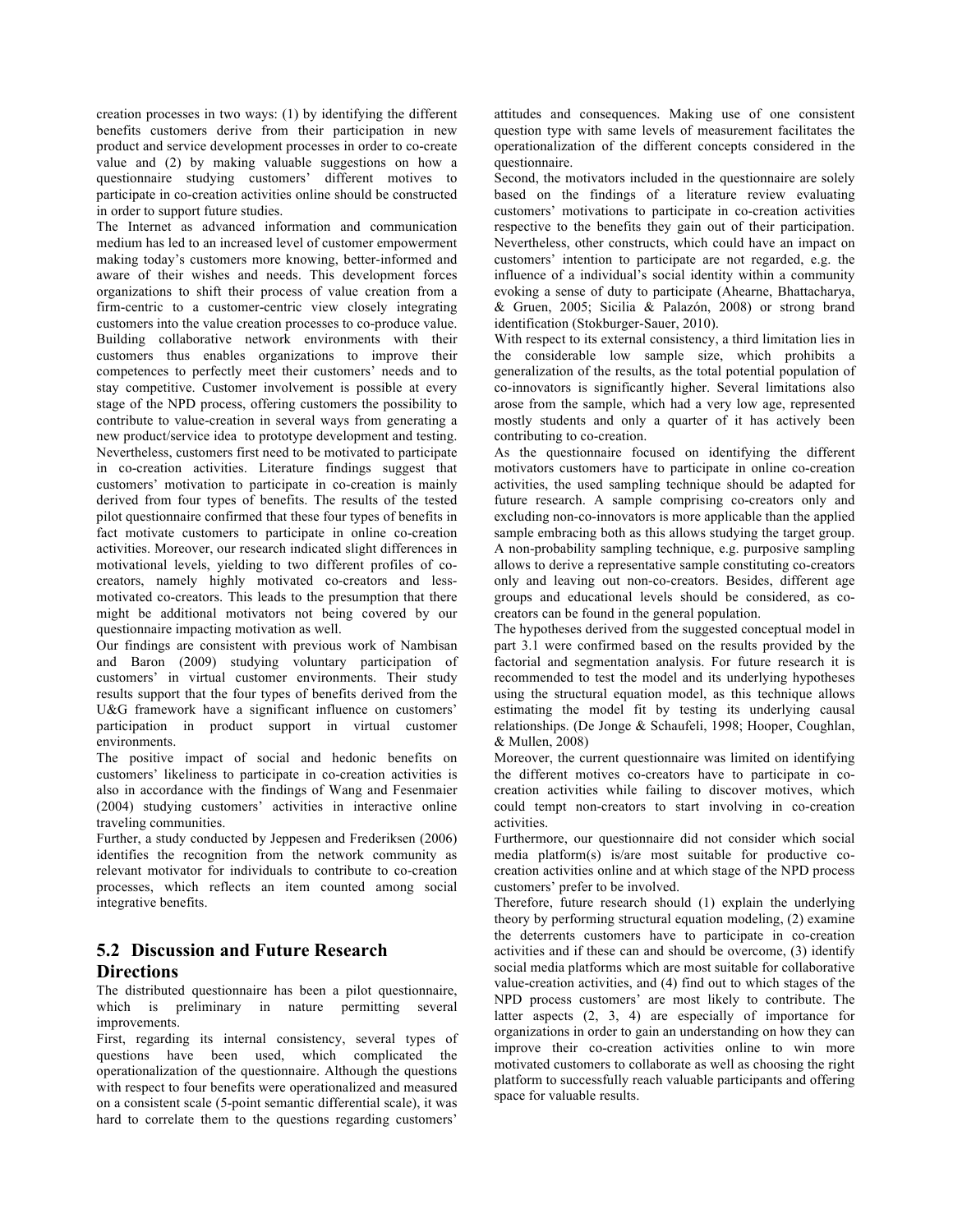## **6. REFERENCES**

- Ahearne, M., Bhattacharya, C. B., & Gruen, T. (2005). Antecedents and consequences of customer-company identification: expanding the role of relationship marketing. *The Journal of applied psychology*, *90*(3), 574–85.
- Bartlett, M. S. (1954). A note on the multiplying factors for various χ2 approximations. *Journal of the Royal Statistical Society*, *16*(2), 296–298.
- Bowden, A., Fox-Rushby, J. A., Nyandieka, L., & Wanjau, J. (2002). Methods for pre-testing and piloting survey questions: Illustrations from the KENQOL survey of health-related quality of life. *Health Policy and Planning*, *17*(4), 402–411.
- Cronbach. (1951). Coefficient alpha and the internal structure of tests. *Psychometrika*, *16*(3), 297–334.
- De Jonge, J., & Schaufeli, W. B. (1998). Job characteristics and employee well-being : a test of warr's vitamin model in health care workers using structural equation modelling. *Journal of Organizational Behavior*, *19*(September 1996).
- Franke, N., & Shah, S. (2003). How communities support innovative activities: an exploration of assistance and sharing among end-users. *Research Policy*, *32*(1), 157– 178.
- Fuchs, C., & Schreier, M. (2011). Customer empowerment in new product development. *Journal of Product Innovation Management*, *28*(1), 17–32.
- Füller, J. (2006). Why consumers engage in virtual new product developments initiated by producers. *Advances in Consumer Research*, *33*, 639–646.
- Füller, J., Bartl, M., Ernst, H., & Mühlbacher, H. (2006). Community based innovation: How to integrate members of virtual communities into new product development. *Electronic Commerce Research*, *6*(1), 57–73.
- Füller, J., Faullant, R., & Matzler, K. (2010). Triggers for virtual customer integration in the development of medical equipment — From a manufacturer and a user's perspective. *Industrial Marketing Management*, *39*(8), 1376–1383.
- Gerbing, D. W., & Anderson, J. C. (1988). An Updated Paradigm for Scale Development Incorporating Uni. *Journal of Marketing Research*, *25*(May), 186–192.
- Gorsuch, R. (1997). Exploratory factor analysis: Its role in item analysis. *Journal of Personality Assessment*, *68*(3), 532– 560.
- Hair, J., Anderson, R., Tatham, R., & Black, W. (1999). Multivariant analysis. *Paper presented at Prentice-Hall,*
- Helms, R. W. (Utrecht U., Booij, E. (Utrecht U., & Spruit, M. R. (Utrecht U. (Eds.). (2012). Reaching out: Involving user in innovation tasks through social media. *Paper presented at the ECIS 2012, Barcelona, Spain.*
- Hertel, G., Niedner, S., & Herrmann, S. (2003). Motivation of software developers in open source projects: An internetbased survey of contributors to the linux kernel. *Research Policy*, *32*(7), 1159–1177.
- Hooper, D., Coughlan, J., & Mullen, M. (2008). Structural equation modelling : Guidelines for determining model fit. *The Electronic Journal of Business Research Methods*, *6*(1), 53–60.
- Hoyer, W. D., Chandy, R., Dorotic, M., Krafft, M., & Singh, S. S. (2010). Consumer cocreation in new product development. *Journal of Service Research*, *13*(3), 283– 296.
- Jeppesen, L. B., & Frederiksen, L. (2006). Why do users contribute to firm-hosted user communities? The case of computer-controlled music instruments. *Organization Science*, *17*(1), 45–63.
- Kaiser, H. (1970). A second generation little jiffy. *Psychometrika*, *35*(4), 401–415.
- Kaulio, M. a. (1998). Customer, consumer and user involvement in product development: A framework and a review of selected methods. *Total Quality Management*, *9*(1), 141–149.
- Kollock, P. (1999). The economies of on-line cooperation: Gifts, and public goods in cyberspace. *Communities in Cyberspace* (pp. p.220–239).
- Lee, S. M., Olson, D. L., & Trimi, S. (2012). Co-innovation: convergenomics, collaboration, and co-creation for organizational values. *Management Decision*, *50*(5), 817–831.
- Luo, X. (2010). Uses and gratifications theory and e-consumer behaviors: A structural equation modeling study. *Journal of Interactive Advertising*, *2*(2), 34–41.
- Mascarenhas, O. a., Kesavan, R., & Bernacchi, M. (2004). Customer value-chain involvement for co-creating customer delight. *Journal of Consumer Marketing*, *21*(7), 486–496.
- McLure Wasko, M., & Faraj, S. (2000). "It is what one does": why people participate and help others in electronic communities of practice. *The Journal of Strategic Information Systems*, *9*(2-3), 155–173.
- Mitrea, D., Nedevschi, S., Lupsor, M., Socaciu, M., & Badea, R. (2009). Improving the textural model of the hepatocellular carcinoma using dimensionality reduction methods. *2nd International Congress on Image and Signal Processing*, 1–5.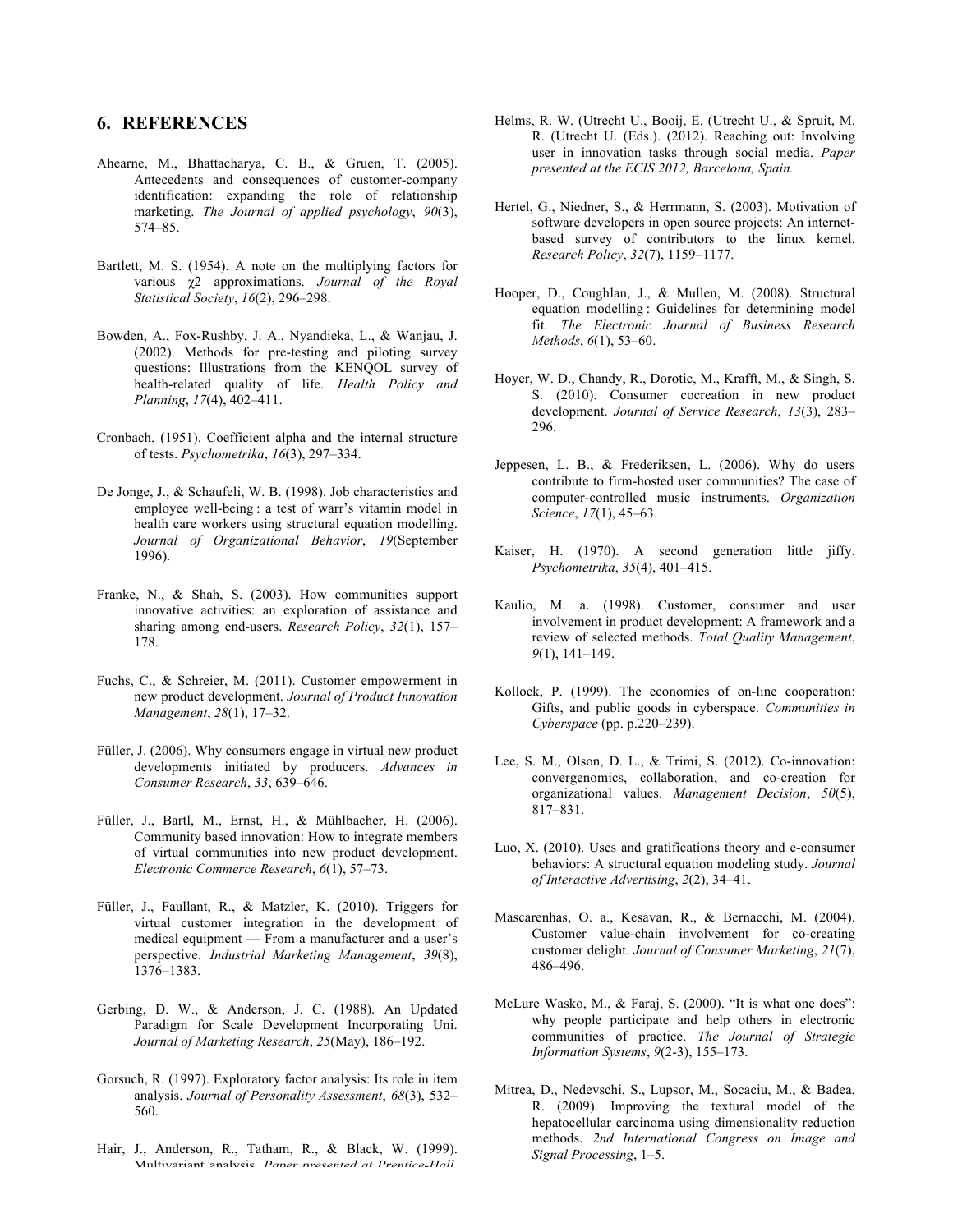- Mulder, I., & Stappers, P. J. (1997). Co-creating in practice : results and challenges. *Presented at the 15th International Conference on Concurrent Enterprising: ICE 2009.*
- Nambisan, S. (2002). Designing virtual customer environments for new product development: Toward a theory. *The Academy of Management Review*, *27*(3), 392–413.
- Nambisan, S., & Baron, R. A. (2007). Customer environments: Relationship management. *Journal of Interactive Marketing*, *21*(2), 42–62.
- Nambisan, S., & Baron, R. A. (2009). Virtual customer environments: Testing a model of voluntary participation in value co-creation activities, (518), 388–406.
- O'Hern, M. S., & Rindfleisch, A. (2001). *Customer cocreation: A typology and research agenda* (pp. 84–106).
- Ogawa, S., & Piller, F. T. (2006). Reducing the risks of new product development. *MIZSloan Management Review*, *47*(2), 65–71.
- Payne, A. F., Storbacka, K., & Frow, P. (2007). Managing the co-creation of value. *Journal of the Academy of Marketing Science*, *36*(1), 83–96.
- Prahalad, C. K., & Ramaswamy, V. (2004). Co-creation experiences: The next practice in value creation. *Journal of Interactive Marketing*, *18*(3), 5–14.
- Ramaswamy, V. (2009). Co-creation of value: Towards an expanded paradigm of value creation. *Marketing Review St. Gallen*, *6*, 11–17.
- Rindfleisch, A., & O'Hern, M. S. (2009). Customer co-creation: a typology and research agenda. *Review of Marketing Research*, *6*, 84–106.
- Romero, D., & Molina, A. (2011). Collaborative networked organisations and customer communities: value cocreation and co-innovation in the networking era. *Production Planning & Control*, *22*(5-6), 447–472.
- Sashi, C. M. (2012). Customer engagement, buyer-seller relationships, and social media. *Management Decision*, *50*(2), 253–272.
- Sawhney, M., Verona, G., & Prandelli, E. (2005). Collaborating to create: The internet as a platform for customer engagement in product innovation. *Journal of interactive marketing*, *19*(4), 1–15.
- Sicilia, M., & Palazón, M. (2008). Brand communities on the internet: A case study of coca-cola's spanish virtual community. *Corporate Communications: An International Journal*, *13*(3), 255–270.
- Stokburger-Sauer, N. (2010). Brand Community : Drivers and Outcomes. *Psychology & Marketing*, *27*, 347–368.
- Urista, M. A., Day, K. D., & Dong, Q. (2008). Explaining why young adults use myspace and facebook through uses and gratifications theory. *Human Communication*, *12*(2), 215–229.
- Van Kleef, E., Van Trijp, H. C. M., & Luning, P. (2005). Consumer research in the early stages of new product development: a critical review of methods and techniques. *Food Quality and Preference*, *16*(3), 181– 201.
- Vermunt, J., & Magidson, J. (2002). Latent class cluster analysis. *Applied latent class analysis*, 89–106.

Wang, Y., & Fesenmaier, D. R. (2004). Towards understanding members' general participation in and active contribution to an online travel community. *Tourism Management*, *25*(6), 709– 722.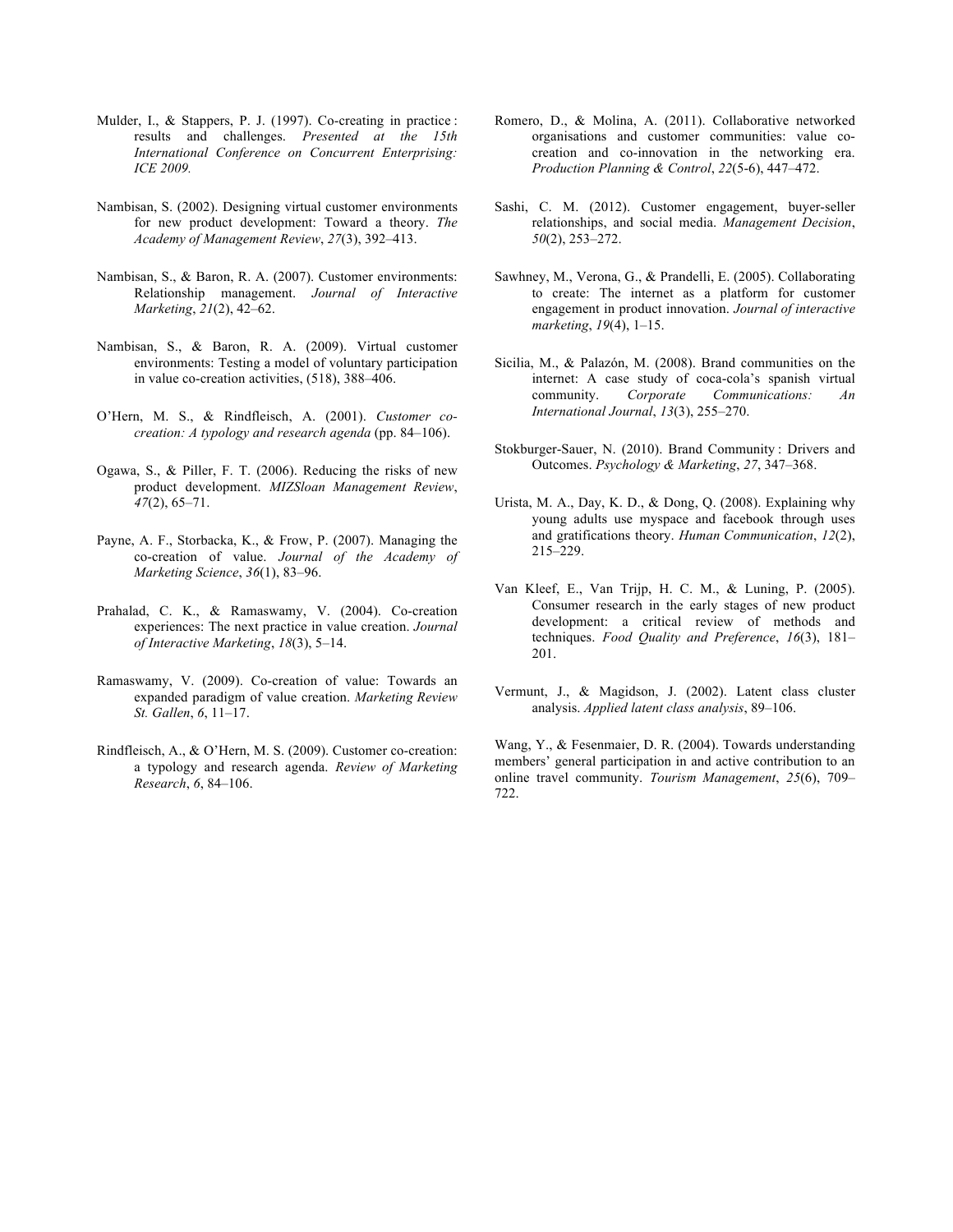## 7. APPENDIX

## *7.1 Appendix 1: Concept questionnaire*

## **PART 1: GENERAL INTRODUCTION**

- 1. Age
	- a.  $< 20$
	- b. 20 25
	- c.  $> 25$
- 2. Gender
	- a. Female
	- b. Male
- 3. Nationality
- 4. Occupation
	- a. Apprenticeship
	- b. Bachelor
	- c. Master
	- d. Job
- 5. How much time do you usually spend online in an average day?
	- a. 10 30 minutes
	- b. 30 60 minutes
	- c. 1 3 hours
	- d. 3 6 hours
	- e.  $> 6$  hours
- 6. How do you commonly access the Internet? (more than one answer possible)
	- a. From home with a desktop computer
	- b. From home with a laptop
	- c. From home with a tablet
	- d. From work / university with a desktop computer
	- e. From work / university with a laptop
	- f. From work / university with a tablet
	- **g.** With my mobile phone

## **PART 2: REASONS FOR MAKING USE OF SOCIAL MEDIA**

- 7. Indicate in what of the following Social Networking Sites you do have an account and your familiarity / usage of these sites.
	- a. LinkedIn
	- b. Blogger
	- c. Wordpress
	- d. YouTube, VIMEO or other
	- e. Social Bookmarking Sites (Like Delicious, Digg)
	- f. Facebook
	- g. Twitter

#### *Answers per application:*

- *I have account and I use it daily*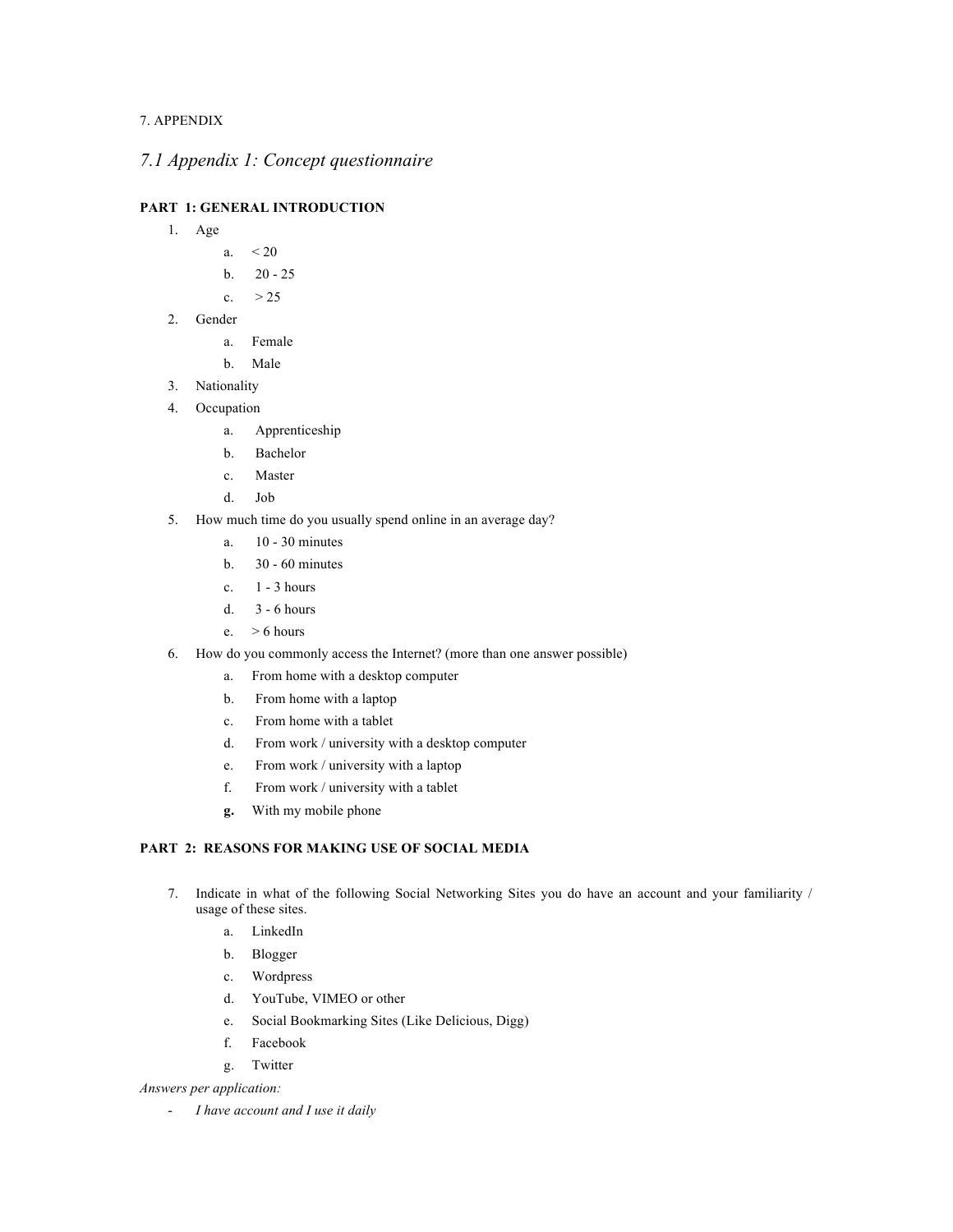- *I have an account and I use it seldom or not at all*
- *I don't have account, but I know it*
- *I don't have an account and I don't know it*
- 8. What are important reasons for you to participate in Social Media activities? (more than one answer possible)
	- a. Entertainment
	- b. To get informed about news
	- c. To stay in touch with friends and acquaintances
	- d. To make better decisions about products or services I buy
	- e. To ask for help
	- f. To be able to express my experiences or complaints about products and/or brands I buy
	- g. To help companies make better products

#### **PART 3: (NON-)PARTICIPATION IN CO-CREATION ACTIVITIES ONLINE**

- 9. In the past 3 years I have participated in online activities involving creation of new products or services (examples: participating in quizzes or challenges, participating in forums discussing product or services ideas, posting such ideas in my social networks or blog, responding to online discussions etc.)
	- a. Yes (Go to Question 11)
	- b. No (Go to Question 10)
- 10. Reasons I never participate in new product development online: (more than one answer possible)
	- a. I didn't know it is possible.
	- b. I never thought about it.
	- c. I don't think that customers must have a say on products and services that businesses are developing and selling.
	- d. I have no problem with products that do not satisfy me since there are many alternatives to choose from.
	- e. I have no time.
	- f. I believe that businesses don't take customer ideas seriously.
	- g. I don't know how I can participate in new product development online.
	- h. I never discuss about products in social networks.
	- i. I never participate in customer forums discussing new products.
	- j. I never read blog posts about new products.
	- k. I read blog posts about new products but I don't react on them.
	- l. I don't think that I am very good in thinking about new product ideas.

11. I participate in online co-creation activities when such activities:

#### Learning

- a. Enhance my knowledge about the product and its usage.
- b. Enhance my knowledge on product trends, related products and technology.
- c. Help me make better product decisions as consumers.

#### Social Integrative

- d. Expand my personal network.
- e. Raise my status/reputation as product expert in my personal network.
- f. Enhance the strength of my affiliation with the customer community.

#### Personal Integrative

- g. Are likely to positively affect my professional career.
- h. Offer me satisfaction from influencing product design and development.
- i. Offer me satisfaction from influencing product usage by other customers.
- j. Offer me satisfaction from helping design better products.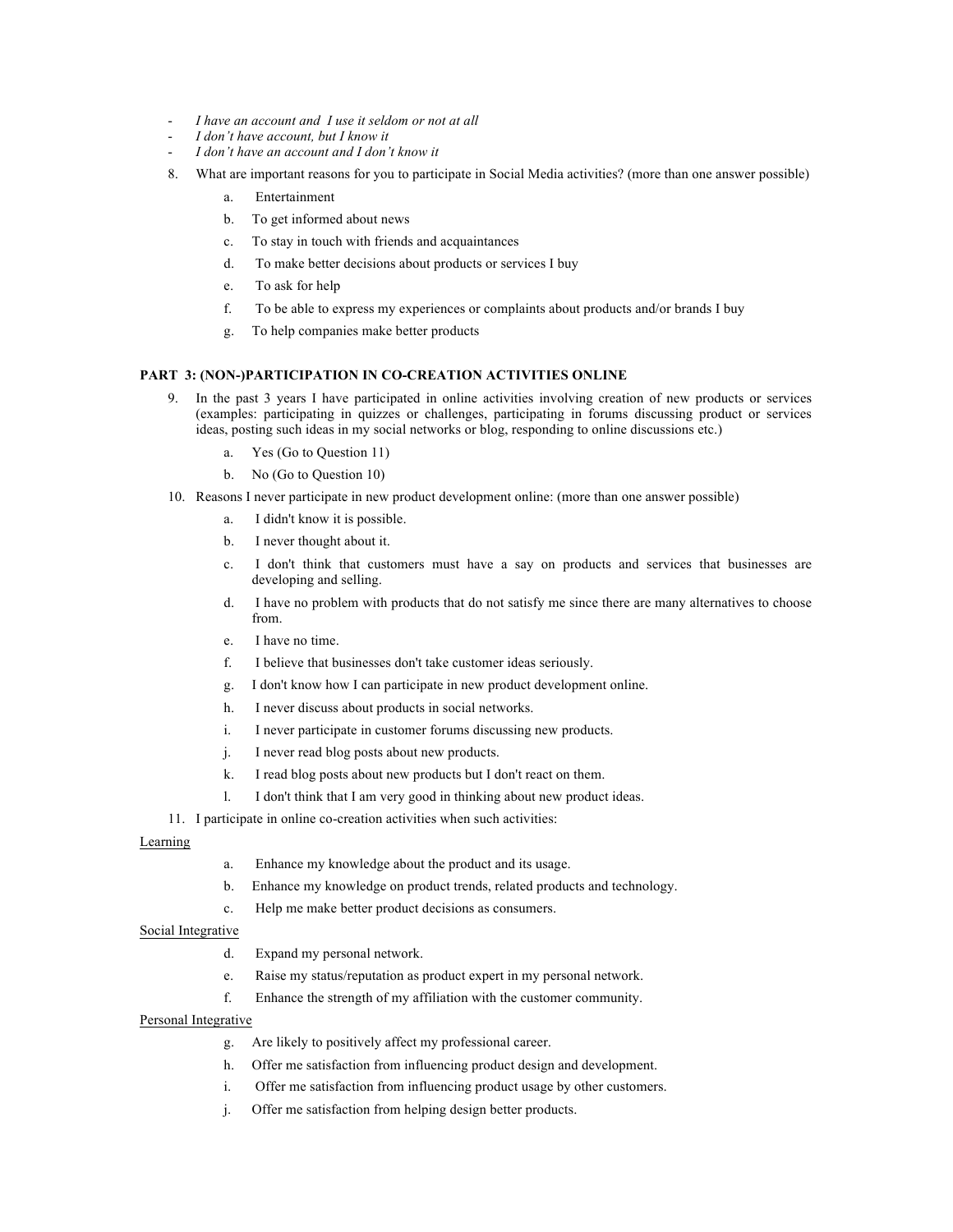#### Hedonic Integrative

- k. Contribute in spending some enjoyable and relaxing time.
- l. Contribute in fun and pleasure.
- m. Entertain and stimulate my mind.
- n. Offer me enjoyment deriving from problem solving, idea generation, etc.

#### *Answers per application:*

- *I have account and I use it daily*
- *I have an account and I use it seldom or not at all*
- *I don't have account, but I know it*
- *I don't have an account and I don't know it*

## **CONSEQUENCES**

#### Customer Participation

- 12. Within the last 3 years...:
	- a. I participated in co-creation activities online when no financial or other type of reward was offered.
	- b. I participated in co-creation activities only if a financial or other type of reward was offered.
	- c. I rated a product or service after purchase out of my own initiative.
	- d. I rated a product or service after purchase because I was invited to do so by the seller.

### Satisfaction with Co-Creation

- 13. Rate the following statements: (strongly disagree strongly agree)
	- a. I think that co-creation with companies results in better products.
	- b. I think that co-creation with companies results in lower development costs.
	- c. I think that co-creation with companies results in shorter product development time.
	- d. I think that products developed in co-creation with companies have better chances to be successful.
	- e. I think that I will be more satisfied with products developed in co-creation processes

## *7.2. Appendix 2: Factor loadings EFA*

| Items (I) about<br>motives of participation in co-creation                    | <b>Factor 1:</b><br><b>Personal Integrative</b><br><b>Benefits</b> | <b>Factor 2:</b><br>Hedonic<br><b>Benefits</b> | <b>Factor 3:</b><br><b>Social</b><br>Integrative<br><b>Benefits</b> | <b>Factor 4:</b><br>Learning<br><b>Benefits</b> |
|-------------------------------------------------------------------------------|--------------------------------------------------------------------|------------------------------------------------|---------------------------------------------------------------------|-------------------------------------------------|
| I1-Enhance my knowledge about the product and<br>their usage                  |                                                                    |                                                |                                                                     | .724                                            |
| I2-Enhance my knowledge on product trends,<br>related products and technology |                                                                    |                                                |                                                                     | .725                                            |
| I3-Help me make better product decisions as<br>consumer                       |                                                                    |                                                |                                                                     | .578                                            |
| I4-Expand my personal network                                                 |                                                                    |                                                | .686                                                                |                                                 |
| I5-Release my status/reputation as product expert<br>in my personal network   |                                                                    |                                                | .864                                                                |                                                 |
| I6-Enhance the strength of my affiliation with the<br>customer community      |                                                                    |                                                | .619                                                                |                                                 |
| I 7-Are likely to positively affect my professional<br>career                 |                                                                    |                                                | .704                                                                |                                                 |
| 18-Offer me satisfaction from influencing product<br>design and development   | .651                                                               |                                                |                                                                     |                                                 |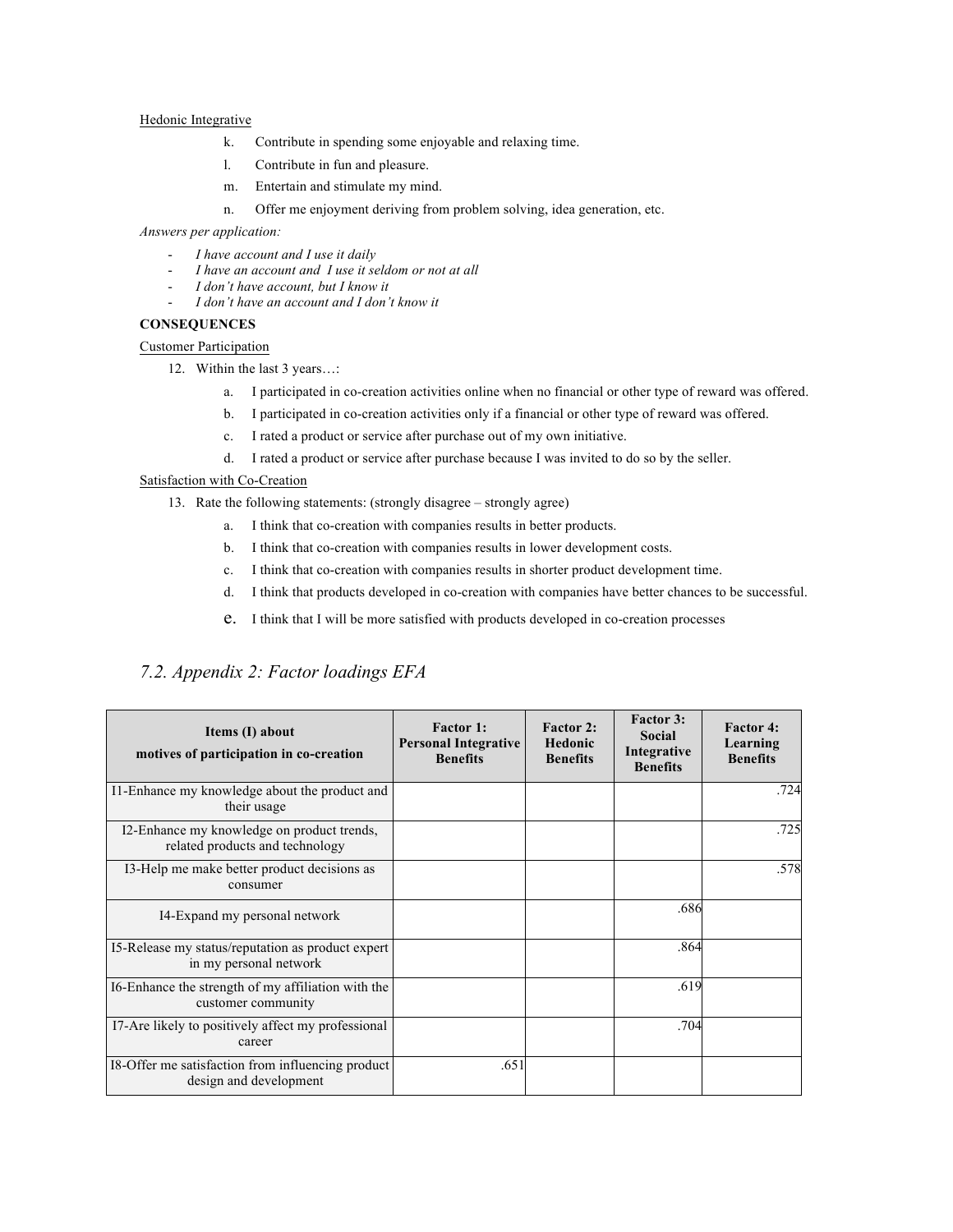| 19-Offer me satisfaction from influencing product<br>usage by other customers                   | .530   |        |        |        |
|-------------------------------------------------------------------------------------------------|--------|--------|--------|--------|
| 110-Offer me satisfaction from helping design<br>better products                                | .711   |        |        |        |
| I11-Contribute in spending some enjoyable and<br>relaxing time                                  |        | .766   |        |        |
| I12- Contribute in fun and pleasure                                                             |        | .815   |        |        |
| I13-Entertain and stimulate my mind                                                             |        | .832   |        |        |
| I14-Offer me enjoyment deriving from problem<br>solving, ideas generation, etc.                 |        | .753   |        |        |
| 115-Earn me money directly                                                                      | .662   |        |        |        |
| 116-Contribute in creating cheaper products                                                     | .699   |        |        |        |
| I17-Enhance my financial position indirectly (e.g.<br>by buying products offering higher value) | .600   |        |        |        |
| I18-Deliver non-financial rewards (receiving<br>product for free, beta products, etc.)          | .717   |        |        |        |
| % Variance explained                                                                            | 46.99% | 11.16% | 8.29%  | 5.79%  |
| Cumulative variance                                                                             | 46.99% | 58.15% | 66.45% | 72.25% |
| Cronbach's alpha                                                                                | .878   | .914   | .812   | .843   |

# *7.3 Appendix 3: Frequency tables*

**Age** Frequencies Percentages Cumulative Percentages  $\leq$ 20 20 8.4 8.4 20-25 173 72.4 80.8  $>25$  100.0 Total 239 100.0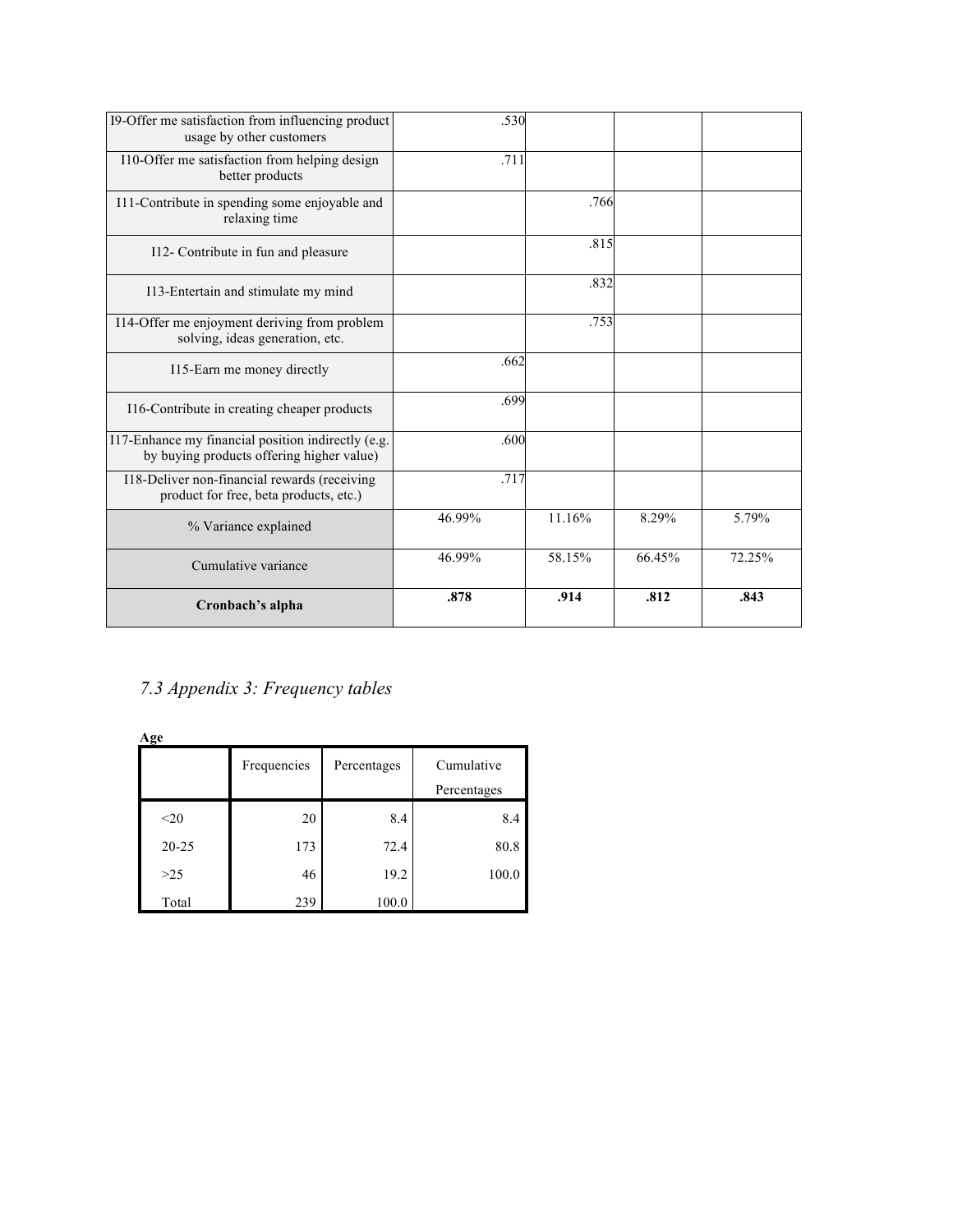#### **Gender**

|        | Frequencies | Percentages | Cumulative<br>Percentages |
|--------|-------------|-------------|---------------------------|
| Female | 137         | 57.3        | 57.3                      |
| Male   | 102         | 42.7        | 100.0                     |
| Total  | 239         | 100.0       |                           |

## **Nationality**

|          | Frequencies | Percentages | Cumulative  |
|----------|-------------|-------------|-------------|
|          |             |             | Percentages |
| European | 226         | 94.5        | 94.5        |
| Non-     | 13          | 4.5         | 4.5         |
| European |             |             |             |
| Total    | 239         | 100.0       |             |

## **Occupation:**

|                  | Frequencies | Percentages | Cumulative<br>Percentages |
|------------------|-------------|-------------|---------------------------|
|                  |             |             |                           |
| Apprenticeship   | 3           | 1.3         | 1.3                       |
| Secondary School | 5           | 2.1         | 3.3                       |
| College (HBO)    | 20          | 8.4         | 11.7                      |
| Bachelor         | 148         | 61.9        | 73.6                      |
| Master           | 31          | 13.0        | 86.6                      |
| Job              | 32          | 13.4        | 100.0                     |
| Total            | 239         | 100.0       |                           |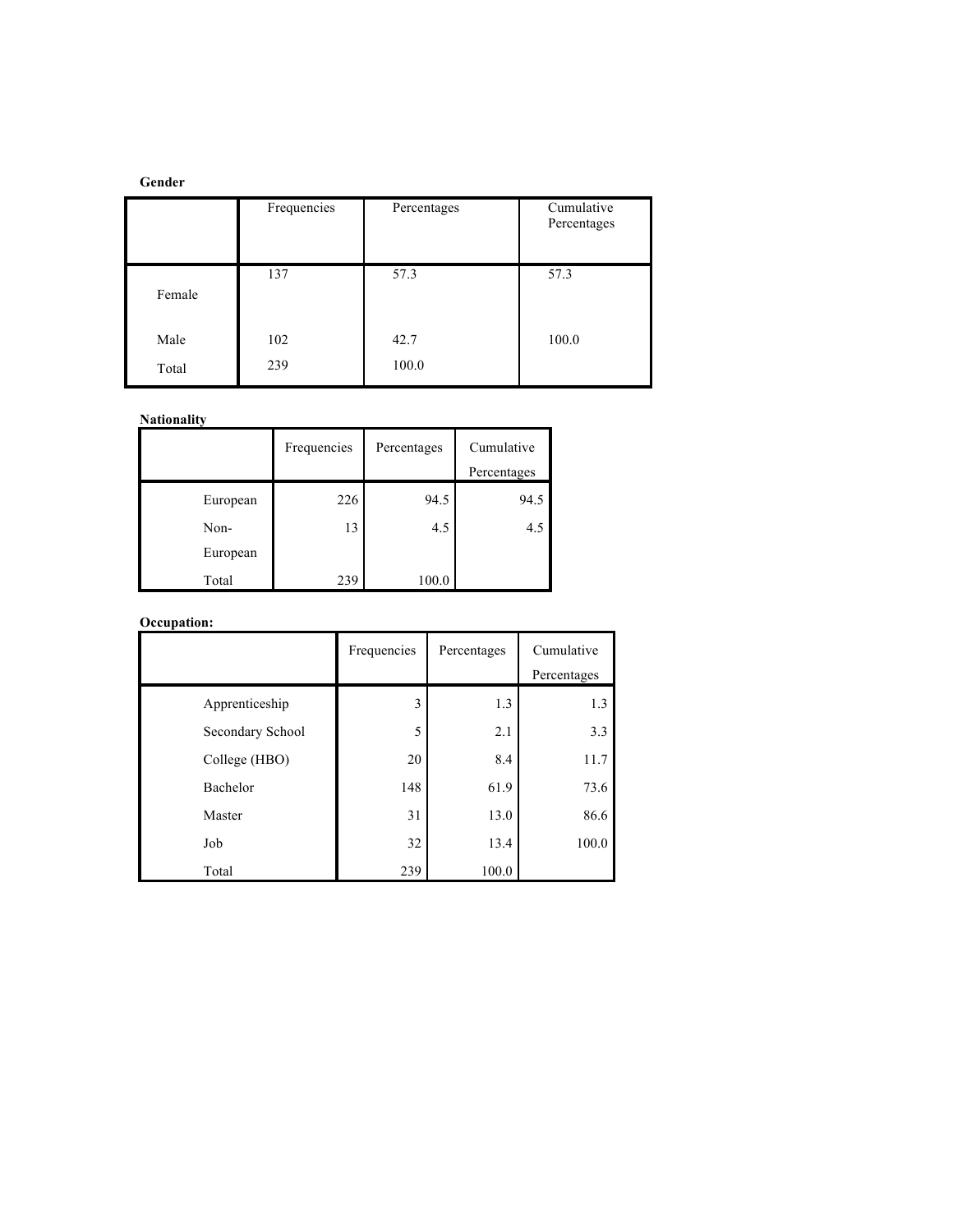## **Account on Linked**

|                                         | Frequencies | Percentages | Cumulative  |  |
|-----------------------------------------|-------------|-------------|-------------|--|
|                                         |             |             | Percentages |  |
| 0                                       | 26          | 10.9        | 10.9        |  |
| have account $\&$ use it daily          | 39          | 16.3        | 27.2        |  |
| have account & use it seldom/not at all | 45          | 18.8        | 46.0        |  |
| no account & but known                  | 83          | 34.7        | 80.8        |  |
| no account & not known                  | 46          | 19.2        | 100.0       |  |
| Total                                   | 239         | 100.0       |             |  |

## **Account on YouTube, Vimeo etc.**

|                               | Frequencies | Percentages | Cumulative  |
|-------------------------------|-------------|-------------|-------------|
|                               |             |             | Percentages |
|                               | 14          | 5.9         | 5.9         |
| have account $\&$ use daily   | 71          | 29.7        | 35.6        |
| have acocunt & use seldom/not | 77          | 32.2        | 67.8        |
| at all                        |             |             |             |
| no account & but known        | 73          | 30.5        | 98.3        |
| no account & not known        | 4           | 1.7         | 100.0       |
| Total                         | 239         | 100.0       |             |

## **Account on Facebook**

|                                      | Frequen | Percentages | <b>Cumulative Percentages</b> |
|--------------------------------------|---------|-------------|-------------------------------|
|                                      | cies    |             |                               |
| $\theta$                             |         | .4          |                               |
| have account $\&$ use daily          | 230     | 96.2        | 96.7                          |
| have account & use seldom/not at all | 3       | 1.3         | 97.9                          |
| no account & but known               |         | 2.1         | 100.0                         |
| Total                                | 239     | 100.0       |                               |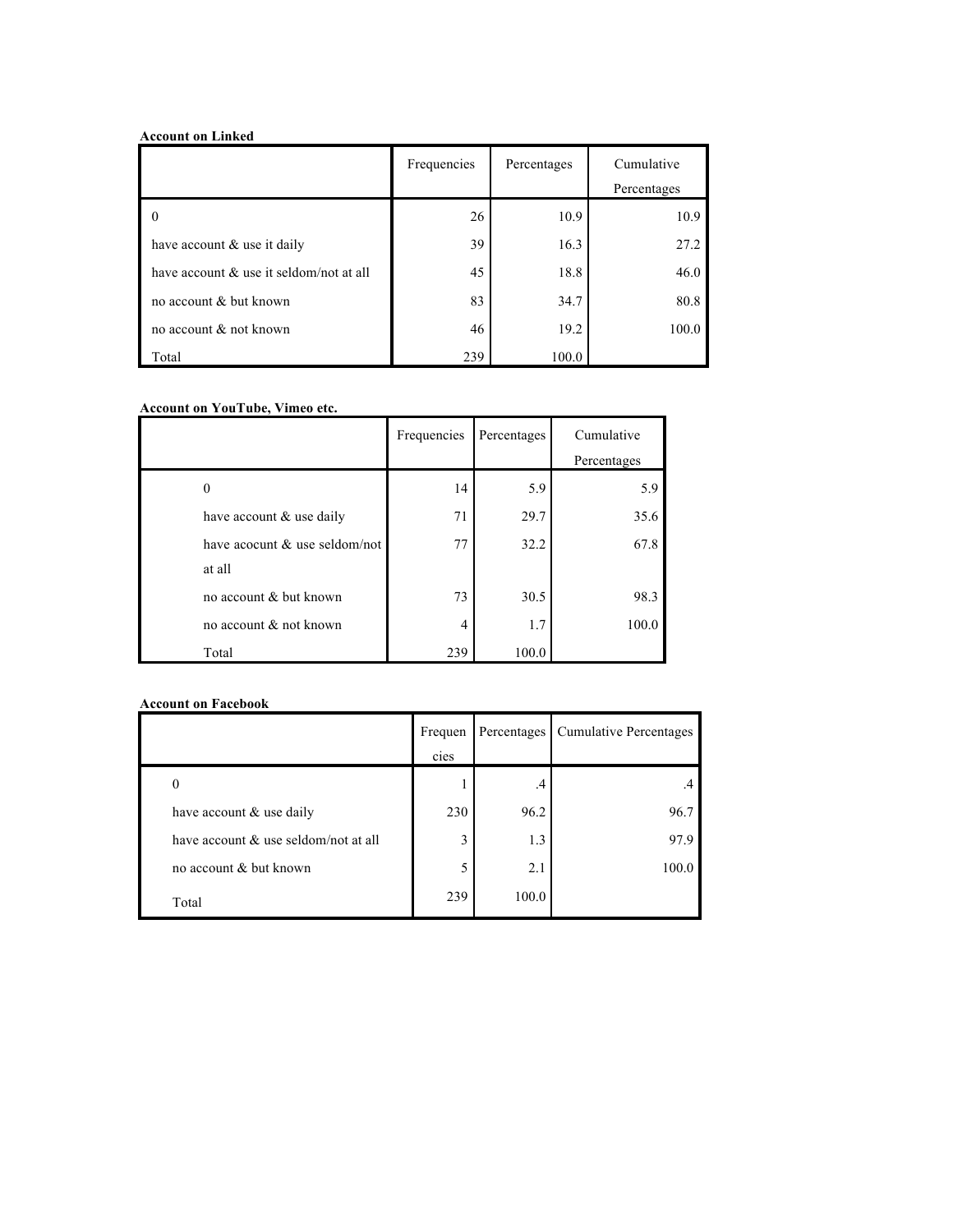## **Account on Instagram**

|                               | Frequencies | Percentages | Cumulative<br>Percentages |
|-------------------------------|-------------|-------------|---------------------------|
| $\theta$                      | 25          | 10.5        | 10.5                      |
| have account & use daily      | 42          | 17.6        | 28.0                      |
| have account & use seldom/not | 49          | 20.5        | 48.5                      |
| at all                        |             |             |                           |
| no account & but known        | 118         | 49.4        | 97.9                      |
| no account & not known        | 5           | 2.1         | 100.0                     |
| Total                         | 239         | 100.0       |                           |
|                               |             |             |                           |
|                               | Frequencies | Percentages | Cumulative                |
|                               |             |             | Percentages               |
| $\theta$                      | 34          | 14.2        | 14.2                      |
| have account & use daily      | 28          | 11.7        | 25.9                      |
| have account & use seldom/not | 30          | 12.6        | 38.5                      |
| at all                        |             |             |                           |
| no account & but known        | 132         | 55.2        | 93.7                      |
| no account & not known        | 15          | 6.3         | 100.0                     |

## **Reasons for Social Media Usage: Interconnectivity**

|       | Frequencies | Percentages | Cumulative  |
|-------|-------------|-------------|-------------|
|       |             |             | Percentages |
| no    | 15          | 6.3         | 6.3         |
| yes   | 224         | 93.7        | 100.0       |
| Total | 239         | 100.0       |             |

## **Reasons for Social Media Usage: Making better buying decisions**

|       | Frequencies | Percentages | Cumulative  |
|-------|-------------|-------------|-------------|
|       |             |             | Percentages |
| no    | 181         | 75.7        | 75.7        |
| yes   | 58          | 24.3        | 100.0       |
| Total | 239         | 100.0       |             |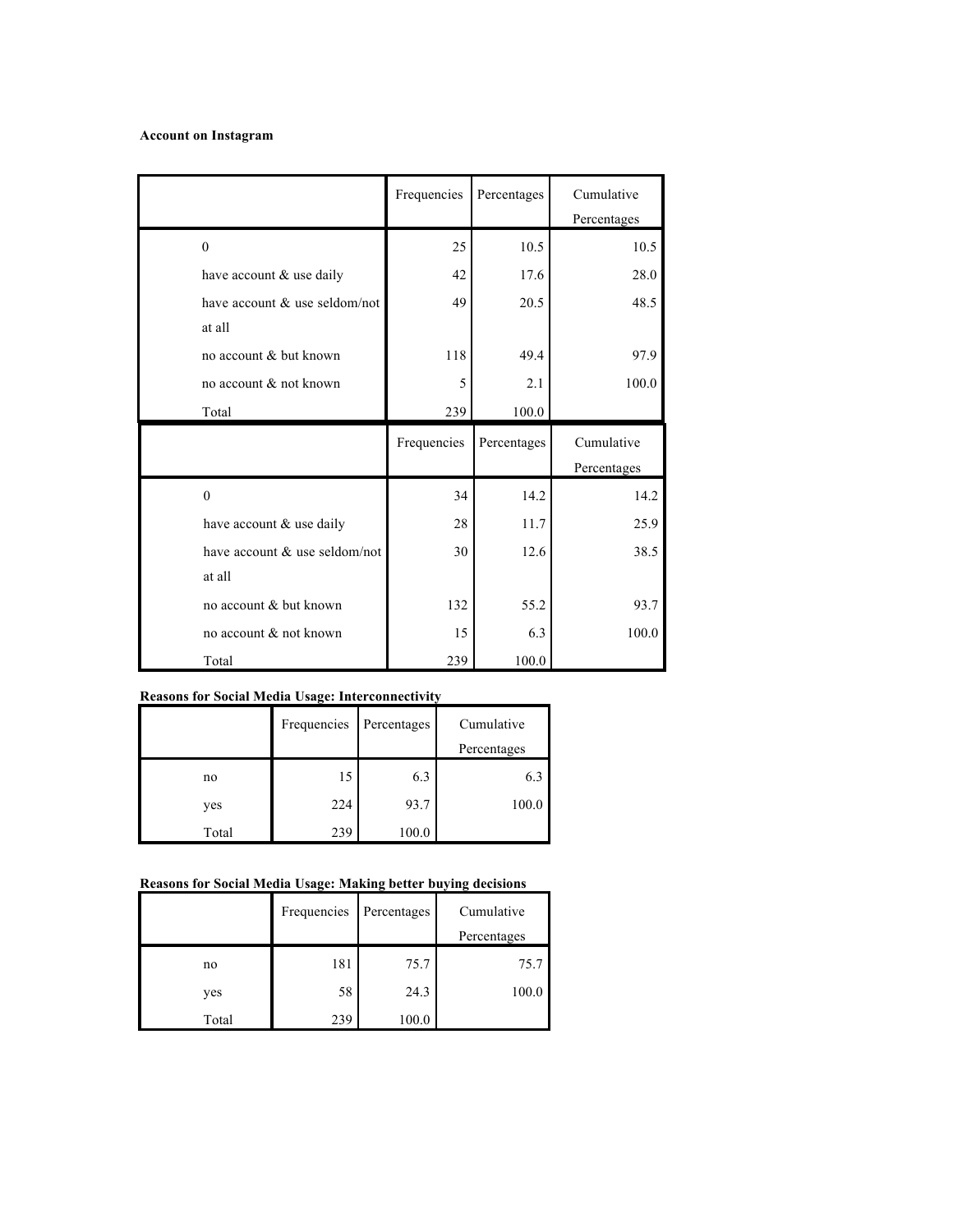## **Reasons for Social Media Usage: Getting support**

|       | Frequencies | Percentages | Cumulative  |
|-------|-------------|-------------|-------------|
|       |             |             | Percentages |
| no    | 177         | 74.1        | 74.1        |
| yes   | 62          | 25.9        | 100.0       |
| Total | 239         | 100.0       |             |

## **Reasons for Social Media Usage: Entertainment**

|       | Frequencies | Percentages | Cumulative  |  |
|-------|-------------|-------------|-------------|--|
|       |             |             | Percentages |  |
| no    | 62          | 25.9        | 25.9        |  |
| yes   | 177         | 74.1        | 100.0       |  |
| Total | 239         | 100.0       |             |  |

## **Reasons for Social Media Usage: Get informed about news**

|       | Frequencies | Percentages | Cumulative  |
|-------|-------------|-------------|-------------|
|       |             |             | Percentages |
| no    | 83          | 34.7        | 34.7        |
| yes   | 156         | 65.3        | 100.0       |
| Total | 239         | 100.0       |             |

## **Reasons for Social Media Usage: Share product experiences/ complaints**

|       | Frequencies | Percentages | Cumulative  |
|-------|-------------|-------------|-------------|
|       |             |             | Percentages |
| no    | 221         | 92.5        | 92.5        |
| yes   | 18          | 7.5         | 100.0       |
| Total | 239         | 100.0       |             |

## **Reasons for Social Media Usage: Update online status**

|       | Frequencies | Percentages | Cumulative  |  |
|-------|-------------|-------------|-------------|--|
|       |             |             | Percentages |  |
| no    | 204         | 85.4        | 85.4        |  |
| yes   | 35          | 14.6        | 100.0       |  |
| Total | 239         | 100.0       |             |  |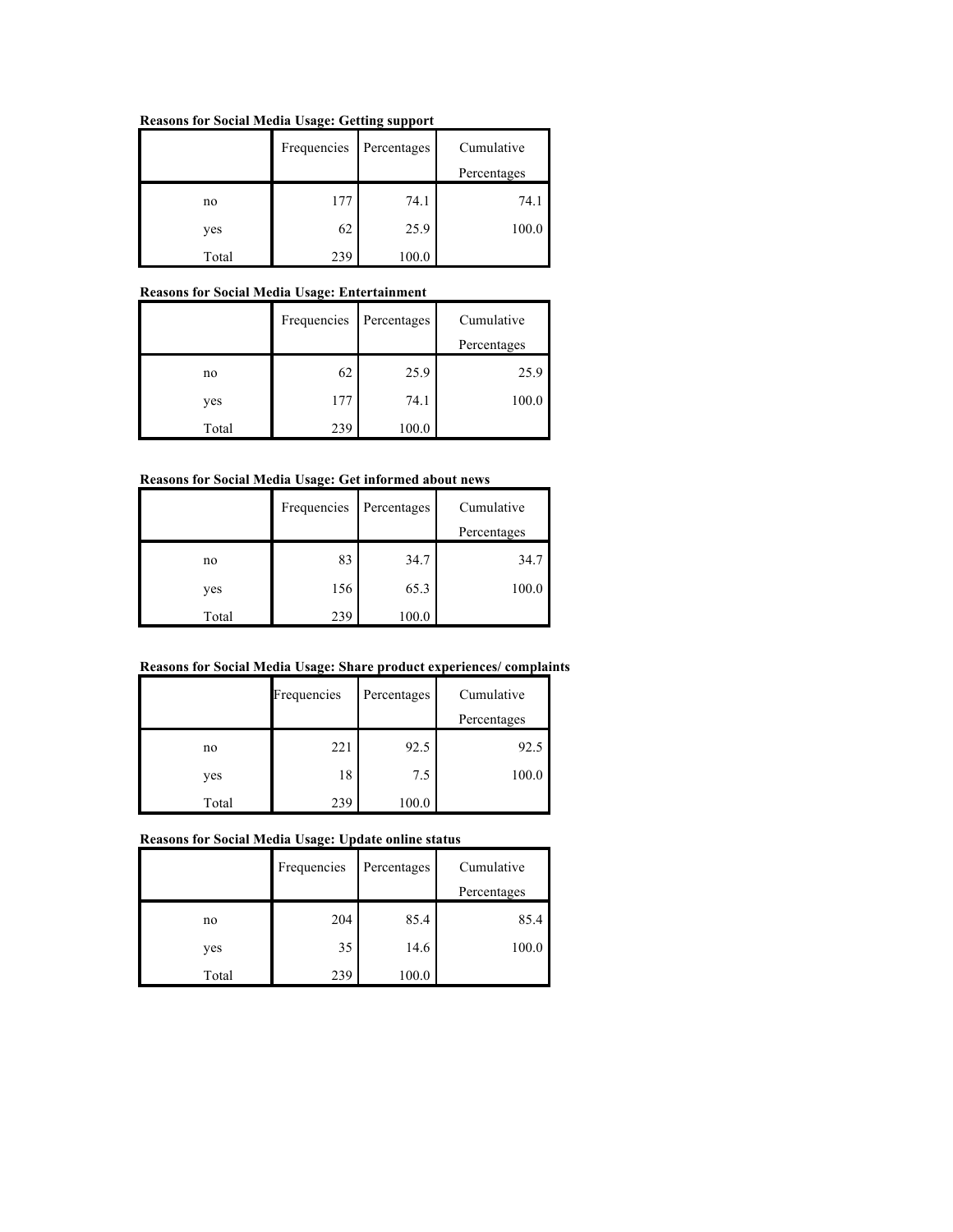## **Reasons for Social Media Usage: Work**

|       | Frequencies | Percentages | Cumulative<br>Percentages |
|-------|-------------|-------------|---------------------------|
| no    | 160         | 66.9        | 66.9                      |
| yes   | 79          | 33.1        | 100.0                     |
| Total | 239         | 100.0       |                           |

## **Reasons for Social Media Usage: Writing blog/tweet/post**

|       | Frequencies | Percentages | Cumulative<br>Percentages |
|-------|-------------|-------------|---------------------------|
|       |             |             |                           |
| no    | 207         | 86.6        | 86.6                      |
| yes   | 32          | 13.4        | 100.0                     |
| Total | 239         | 100.0       |                           |

## **Participated in co-creation activities within last 3 years?**

|       | Frequencies | Percentages | Cumulative  |
|-------|-------------|-------------|-------------|
|       |             |             | Percentages |
| yes   | 68          | 28.5        | 30.1        |
| no    | 167         | 69.9        | 100.0       |
| Total | 239         | 100.0       |             |

# *7.4. Appendix 4: Indicators and co-variances*

| VAR.         | <b>ITEMS MEASURED</b>                     | <b>CATEGORIES</b>                 |
|--------------|-------------------------------------------|-----------------------------------|
| T            |                                           |                                   |
| N            |                                           |                                   |
| D            | Motives of participation in co-creations: | Very unimportant                  |
| 1            |                                           |                                   |
| $\mathbf C$  | F1- Satisfaction and enrichment           | Unimportant                       |
|              | F2- Enjoyment                             | Neither unimportant nor important |
| A            | F3- Network with community                | Important                         |
| T            |                                           | Very important                    |
| $\bf{0}$     | F4- Implication with the product          |                                   |
| R            |                                           |                                   |
| S            |                                           |                                   |
| C            | Gender                                    | Female                            |
| $\bf{O}$     |                                           | Male                              |
| V            |                                           | Less than 20 years old            |
| $\mathbf{A}$ | Age                                       | Between 20 and 25 years old       |
| R            |                                           | More than 25 years old            |